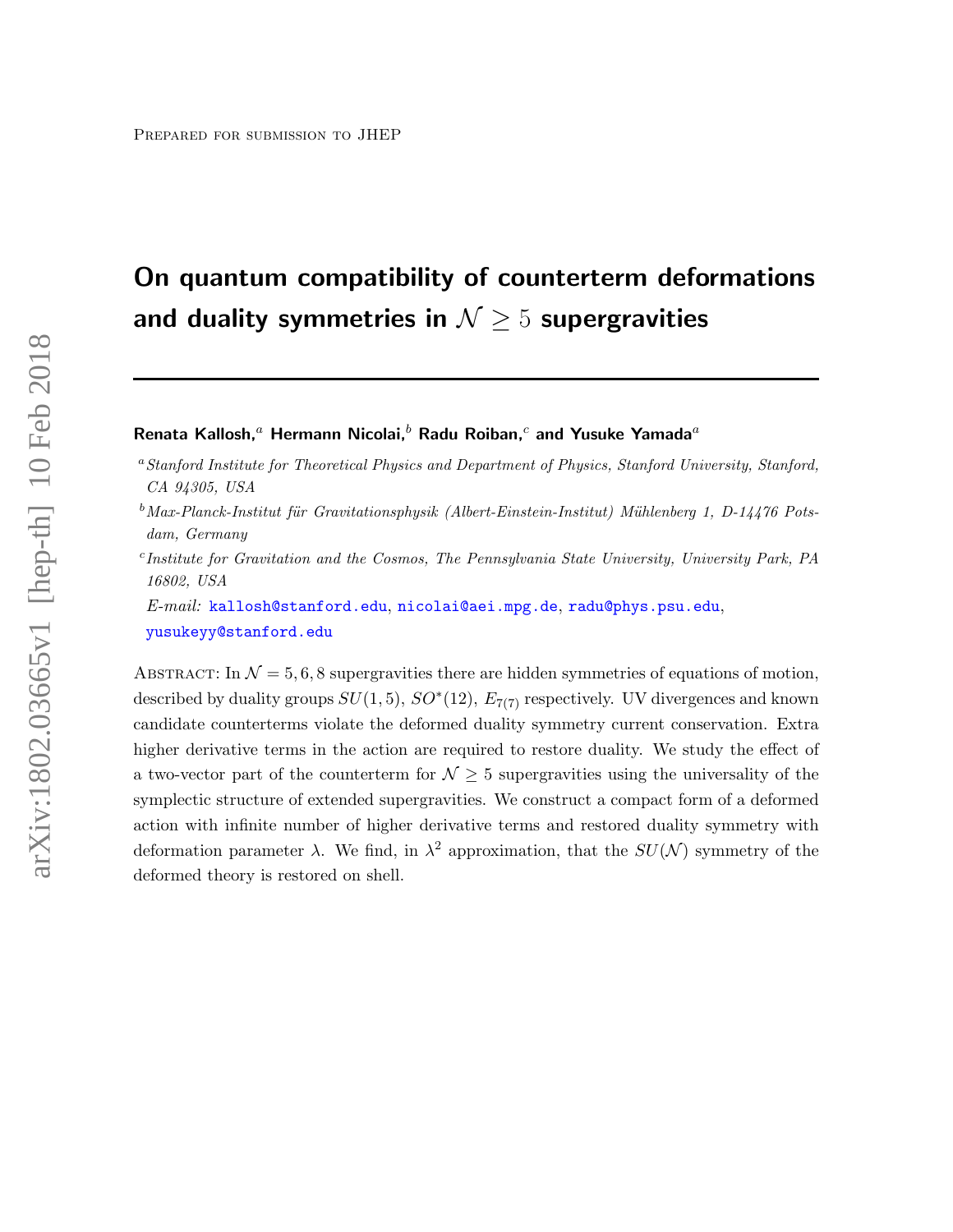# Contents

|                | 1 Introduction                                                                  | $\bf{3}$       |
|----------------|---------------------------------------------------------------------------------|----------------|
| $\mathbf{2}$   | Twisted selfduality constraint and its deformation in $N \geq 5$ supergravities | $\sqrt{5}$     |
| 3              | Complete two-vector deformed action with duality symmetry                       | $\overline{7}$ |
| $\overline{4}$ | Duality restoration in an example: $\lambda^2$ approximation, no scalars        | 9              |
|                | 5 $SU(N)$ restoration from $SO(N)$ in the six-point amplitude example           | 10             |
| 6              | Discussion                                                                      | 13             |
|                | A A review of classical $N$ -extended supergravities                            | 14             |
|                | B Integrability of the deformed twisted self-duality in $N \geq 5$ models       | 21             |
| $\mathbf C$    | Examples of symplectic sections $(f, h)$                                        | 25             |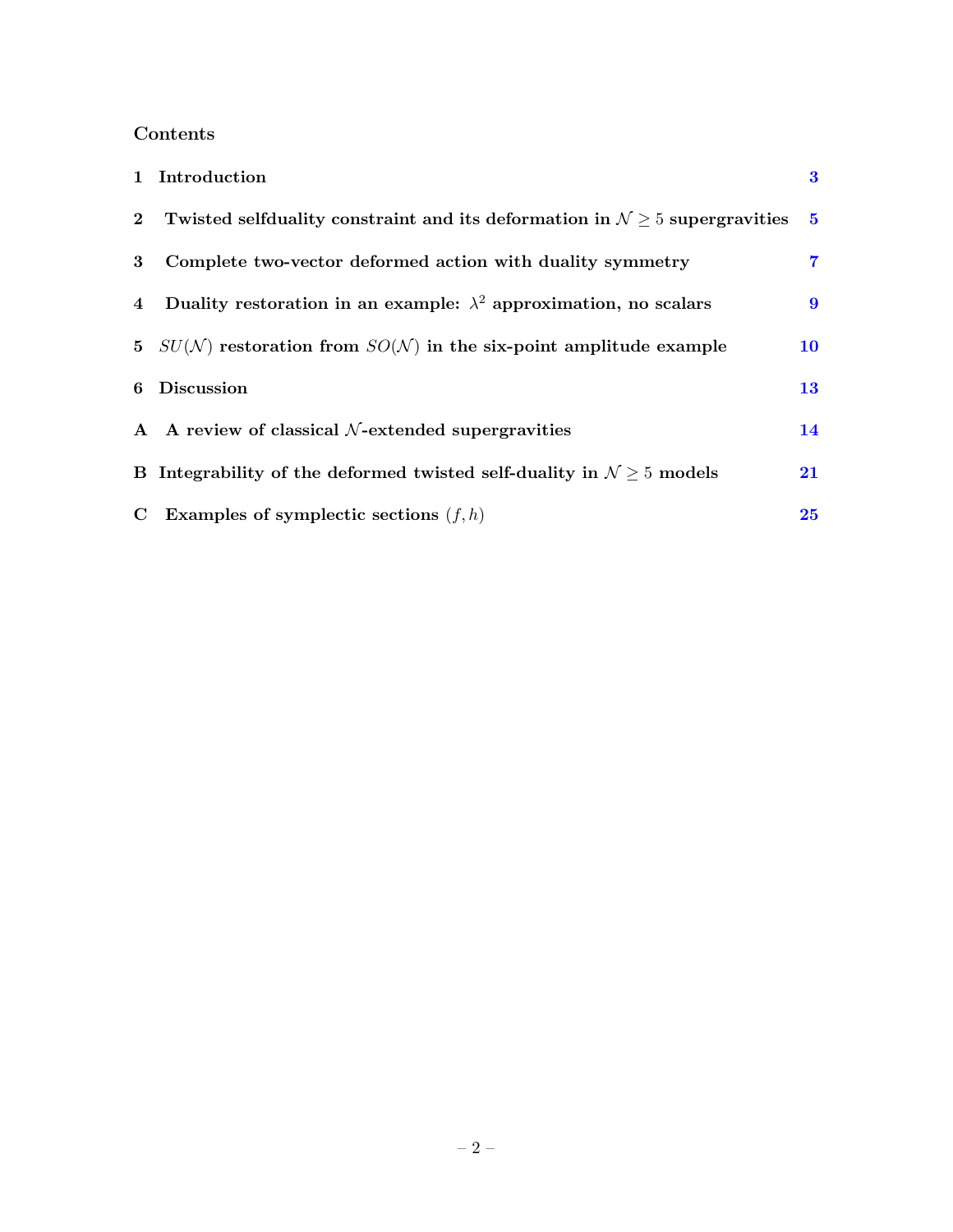#### <span id="page-2-0"></span>1 Introduction

All classical extended supergravities with  $\mathcal N$  local supersymmetries have duality symmetry, as shown by Gaillard and Zumino [\[1\]](#page-26-0). These symmetries rotate equations of motion into Bianchi identities and are consistent with local extended supersymmetry of the classical action.

The local UV divergences at the loop level can be eliminated (absorbed into a redefinition of parameters) if the classical action of extended supergravities are deformed, to preserve a duality symmetry in presence of higher derivative terms. The issue of compatibility of the deformed duality symmetric extended supergravity with a global  $\mathcal{N}$ -extended supersymmetry of the on-shell amplitudes will be addressed here.

A deformation of  $\mathcal{N} = 8$  supergravity by the candidate counterterms (CTs) [\[2\]](#page-26-1), [\[3\]](#page-26-2) leads to a violation of the duality current conservation [\[4\]](#page-26-3), [\[5\]](#page-26-4), unless the consistent procedure of the deformation of the twisted selfduality condition [\[6\]](#page-26-5),[\[7\]](#page-26-6) can be implemented. In its general form proposed in [\[7\]](#page-26-6) it has been already applied for Born-Infeld models with higher derivatives with  $U(1)$  duality in [\[8\]](#page-26-7). Other examples of the restoration of duality current conservation with rigid  $\mathcal{N} = 2$  supersymmetry and  $U(1)$  duality were presented in [\[9\]](#page-27-0). The procedure of [\[7\]](#page-26-6) was however not explicitly applied to extended supergravities.

We will solve the first part of the problem here, in a particular sector of the theory: we will construct a deformed bosonic action of  $\mathcal{N}$ -extended supergravity where a two-vector part of the CT is added to the classical action. All higher order terms with higher and higher derivatives will be identified, so that the deformed actions in  $\mathcal{N} = 5, 6, 8$  supergravities in the two-vector sector have restored  $SU(1,5)$ ,  $SO^*(12)$ ,  $E_{7(7)}$  duality symmetry, respectively. We will investigate the properties of the deformed bosonic action here and study the supersymmetric embedding of the deformed action and the superamplitudes.

A consistent reduction of  $\mathcal{N} = 8$  to all pure extended supergravities allows us to work with all  $\mathcal{N} \geq 4$  models. The  $\mathcal{N} = 4$  pure supergravity has a  $U(1)$  duality anomaly [\[10\]](#page-27-1), [\[11\]](#page-27-2), which might have caused the four-loop UV divergence [\[12\]](#page-27-3). It was suggested recently in [\[13\]](#page-27-4) that the one-loop anomalous amplitudes in this theory can be cancelled by a finite local counterterm. It remains an interesting open problem to understand the consequences of this (and perhaps higher-loop) counterterm(s) on the four-loop divergence of the four-graviton amplitude.

Meanwhile, the four-loop UV divergence in  $\mathcal{N}=5$  supergravity is absent, [\[14\]](#page-27-5). Moreover, it has been recently established in [\[15\]](#page-27-6) that  $\mathcal{N} \geq 5$  supergravities do not exhibit  $U(1)$  duality anomalies in their one-loop amplitudes, of the kind known to be present in  $\mathcal{N} = 4$  case [\[11\]](#page-27-2).

The first relevant prediction of a UV finiteness of  $\mathcal{N} = 8$  supergravity due to  $E_{7(7)}$ symmetry in [\[4\]](#page-26-3) was based on an observation that the Lorentz and SU(8) covariant,  $E_{7(7)}$ invariant unitarity constraint expressing the 56-dimensional  $E_{7(7)}$  doublet via 28 independent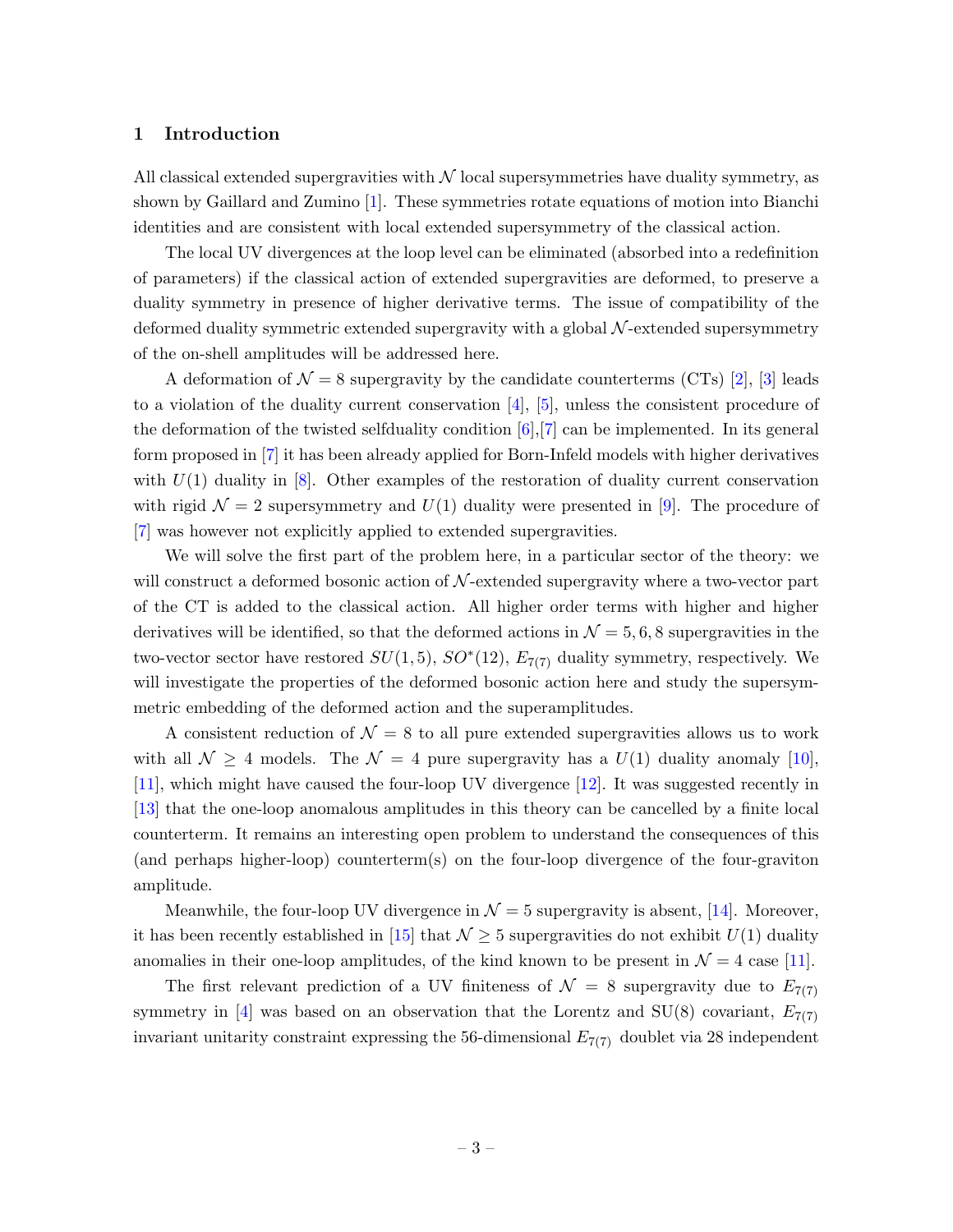vectors, and consistent with supersymmetry, is unique  $<sup>1</sup>$  $<sup>1</sup>$  $<sup>1</sup>$ . This argument is easy to extended</sup> to other cases of  $\mathcal{N} \geq 5$  supergravities since it is based on the geometric nature of the  $\frac{\mathcal{G}}{\mathcal{H}}$ coset space where scalars are coordinates. Later on in [\[17\]](#page-27-7) the argument was given that for all  $\mathcal{N} \geq 5$  supergravities the procedure of restoration of the duality current conservation broken by the CT is not available. The argument in [\[17\]](#page-27-7) was based on the properties of invariants of the groups of type  $E_7$ , which are duality groups in  $\mathcal{N} \geq 5$  supergravities [\[18\]](#page-27-8). It suggested that a deformation of the twisted selfduality condition for groups of the type  $E_7$ , consistent with supersymmetry, is not possible. Additional reasons for an obstruction to  $E_{7(7)}$  deformations in  $\mathcal{N} = 8$  supergravity based on superconformal  $SU(2, 2|8)$  algebra were developed in [\[19\]](#page-27-9).

It is important to stress here that the conjectured breaking of continuous  $E_{7(7)}$  to discrete  $E_{7(7)}(\mathbb{Z})$  would be a non-perturbative effect, whereas we are analyzing here only perturbative supergravity. The perturbative quantization of  $\mathcal{N} = 8$  supergravity is studied in [\[20\]](#page-27-10) in a formulation where its  $E_{7(7)}$  symmetry is realized off-shell, but Lorentz invariance is no longer manifest.

Relying on the cancellation of  $SU(8)$  current anomalies it is shown there that there are no anomalies for the non-linearly realized  $E_{7(7)}$  either. As a consequence, the  $E_{7(7)}$ Ward identities can be consistently implemented and imposed at all orders in perturbation theory, and therefore potential divergent counterterms must respect the full non-linear  $E_{7(7)}$ symmetry.

In view of the highly non-trivial cancellation of the UV divergences in  $\mathcal{N}=5$  supergravity in four loops discovered in  $[14]$  and the fact that no new explanations of this fact, besides the one in  $[17]$ , have been suggested we would like to revisit and clarify the status of the duality conservation arguments in  $[4]$ ,  $[5]$  and  $[6]$ .

The UV finiteness of  $\mathcal{N} = 5$  supergravity in four loops established in [\[14\]](#page-27-5) may shed some light on the UV properties of the maximal  $\mathcal{N} = 8$  supergravity, if there exists a universal formalism describing all  $\mathcal N$ -extended supergravities. Such a formalism is, indeed, available for  $\mathcal{N} \geq 2$  and it was constructed to describe the supersymmetric black hole universality [\[21\]](#page-27-11), [\[22\]](#page-27-12). In  $\mathcal{N}=2$  the special geometry is represented by a symplectic section [\[23\]](#page-27-13), [\[24\]](#page-27-14). The symplectic sections for higher  $N$  have been constructed in [\[25\]](#page-27-15), [\[26\]](#page-27-16).

Our purpose here is to make an analysis using the relatively simple two-vector sector of the theory. After the deformed bosonic action with duality symmetry will be presented we will study its supersymmetric embedding.

<span id="page-3-0"></span><sup>&</sup>lt;sup>1</sup>In case of  $\mathcal{N}=8$  supergravity the direct and simple finiteness argument is based on the absence of lightcone supersymmetric invariant counterterm candidates [\[16\]](#page-27-17). We are grateful to L. Brink for a recent reminder that light-cone CT's are still not available, despite a significant effort. But since here we are interested also in  $5 \leq \mathcal{N} < 8$  supergravity we cannot rely on light-cone superspace, which is known only for  $\mathcal{N} = 8$  supergravity. We will work in the Lorentz covariant approach and try to use the duality/supersymmetry argument.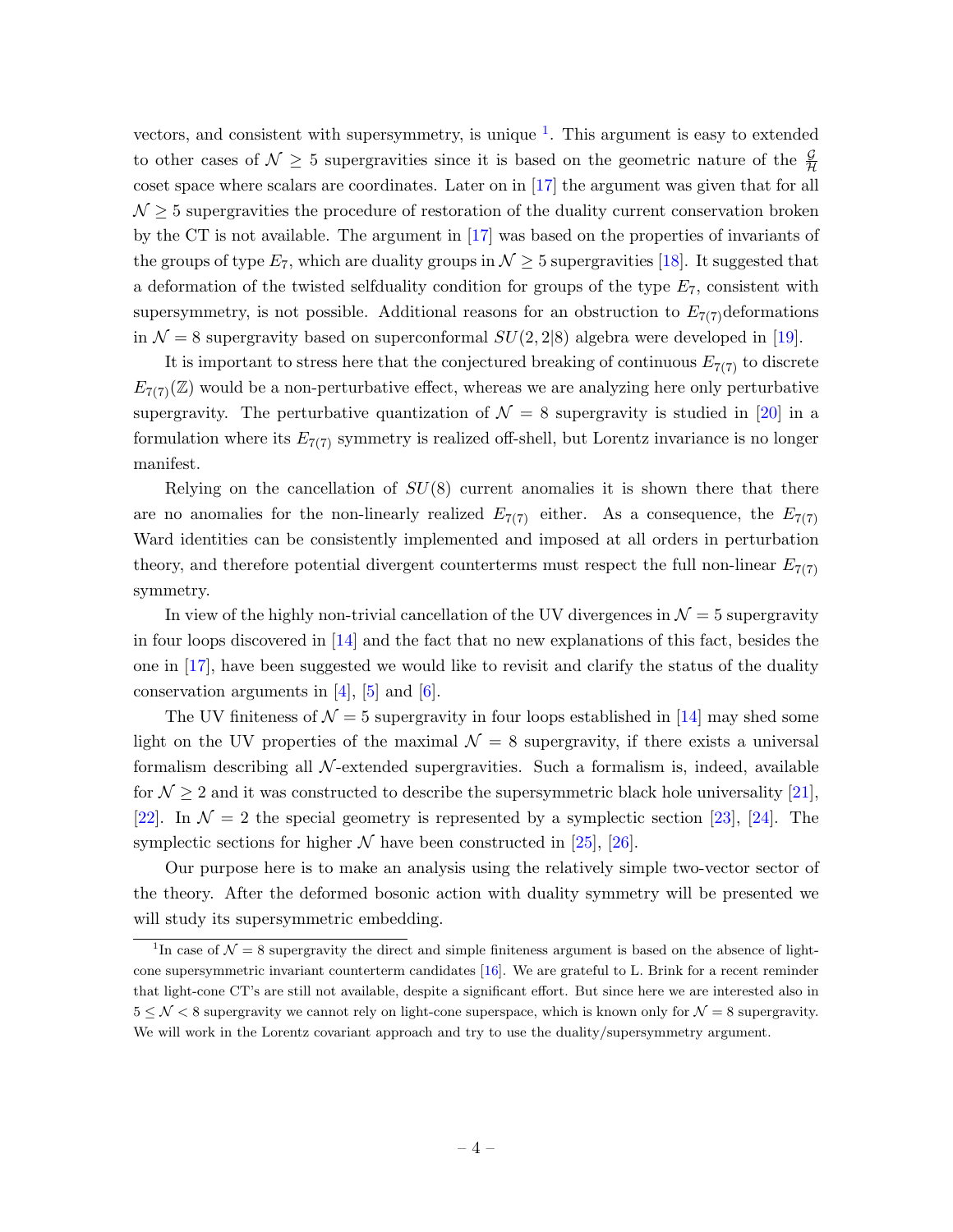# <span id="page-4-0"></span>2 Twisted selfduality constraint and its deformation in  $\mathcal{N} \geq 5$  supergravities

The models of  $\mathcal{N} = 5, 6, 8$  supergravities are reviewed in detail in Appendix [A,](#page-13-0) based on [\[25\]](#page-27-15), [\[26\]](#page-27-16). The scalars are coordinates of the  $\frac{\mathcal{G}}{\mathcal{H}}$  cosets, see Table 1; the notation is universal for all of them. Their duality groups  $G$  are  $SU(1,5)$ ,  $SO^*(12)$ ,  $E_{7(7)}$  respectively. The isotropy groups H are  $U(5)$ ,  $U(6)$ ,  $SU(8)$ , respectively.

We are looking at the bosonic part of the two-vector sector of the CT [\[2\]](#page-26-1), [\[3\]](#page-26-2), which has a manifest duality symmetry as well as a supersymmetry, under condition that all fields in the CT satisfy classical equations of motion,  $\frac{\delta S_{\text{cl}}}{\delta \phi} = 0$ . But once such a CT is added to the action with some constant  $\lambda$  in front of it, the new equation of motion has a correction

$$
\frac{\delta S_{\text{deformed}}}{\delta \phi} = \frac{\delta S_{\text{cl}}}{\delta \phi} + \lambda \frac{\delta S_{CT}}{\delta \phi} = 0. \tag{2.1}
$$

In particular, the  $\lambda$ -dependent terms break duality current conservation [\[4\]](#page-26-3), [\[5\]](#page-26-4) at order  $\mathcal{O}(\lambda^2)$ . New terms of  $\mathcal{O}(\lambda^2)$  are therefore necessary to correct this issue; they, in turn, push the nonconservation of duality current to  $\mathcal{O}(\lambda^3)$ , etc. The current conservation is restored with an infinite number of higher order terms, which also have an infinite number of higher derivatives,  $[6]$ ,  $[7]$ .

We will now study dualities in  $\mathcal{N} \geq 5$  supergravities, [\[25\]](#page-27-15), [\[26\]](#page-27-16); the field content of these theories is given only by the corresponding gravitational multiplet. In the case of  $\mathcal{N} = 4$ supergravity the duality symmetry is anomalous, [\[10\]](#page-27-1), [\[11\]](#page-27-2) but  $\mathcal{N} \geq 5$  are anomaly-free [\[15\]](#page-27-6). These theories contain in the bosonic sector the metric, a number  $n_v$  of vectors and m of (real) scalar fields, see Table [1.](#page-5-0) The relevant classical vector and scalar part of action has the following general form:

<span id="page-4-1"></span>
$$
\mathcal{L}_{vec} = \mathbf{i} \left[ \bar{\mathcal{N}}_{\Lambda \Sigma} F^{-\Lambda}_{\mu \nu} F^{-\Sigma |\mu \nu} - \mathcal{N}_{\Lambda \Sigma} F^{+\Lambda}_{\mu \nu} F^{+\Sigma |\mu \nu} \right] + \frac{1}{2} g_{rs}(\Phi) \partial_{\mu} \Phi^r \partial^{\mu} \Phi^s , \qquad (2.2)
$$

where  $g_{rs}(\Phi)(r, s, \dots = 1, \dots, m)$  is the scalar metric on the scalar manifold  $\mathcal{M}_{scalar}$  of real dimension m and the vectors kinetic matrix  $\mathcal{N}_{\Lambda\Sigma}(\Phi)$  is a complex, symmetric,  $n_v \times n_v$  matrix depending on the scalar fields, see Table [1.](#page-5-0)  $F^{\pm \Lambda}$  are self-dual and anti-self-dual combinations of the vectors field strengths (see [A](#page-13-0)ppendix  $\Lambda$  for details).

The formalism of symplectic sections [\[25\]](#page-27-15), [\[26\]](#page-27-16) corresponds to a particular parametrization of the coset representative. It allows a better way to study duality symmetry of extended supergravities for the case of a general  $\mathcal N$ . The details are in [A](#page-13-0)ppendix A and we give examples of symplectic sections in  $\mathcal{N} = 5$  and  $\mathcal{N} = 8$  supergravity in Appendix [C.](#page-24-0) Instead of a metric  $\mathcal{N}_{\Lambda\Sigma}(\Phi)$  in the vector space, in eq. [\(2.2\)](#page-4-1) one can introduce duality doublets – referred to as a symplectic section – depending on scalars of the theory

$$
\begin{pmatrix} f^{\Lambda}{}_{AB} \\ h_{\Lambda AB} \end{pmatrix} \tag{2.3}
$$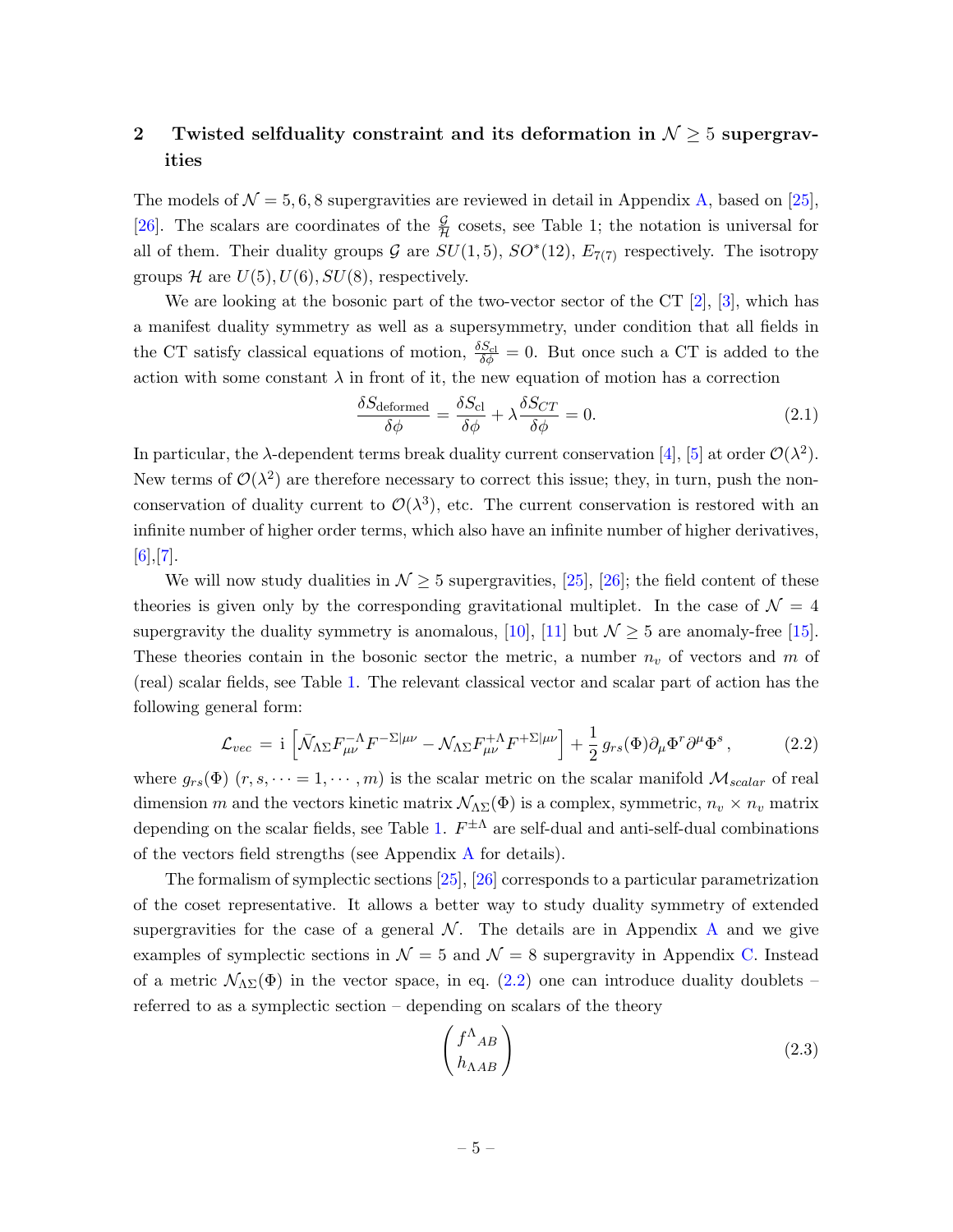|     | Duality group $\mathcal G$ | isotropy $\mathcal H$ | $\mathcal{M}_{scalar}$ | $n_{\eta}$ | $\,m$ |
|-----|----------------------------|-----------------------|------------------------|------------|-------|
|     | $SU(1,1)\otimes SO(6)$     | U(4,                  |                        |            | ച     |
| 5   | SU(1,5)                    | U(5)                  | SU(1.5<br>5)           | 10         |       |
|     | $SO^{\star}(12)$           | U(6)                  | 12<br>SU(6)            | 16         |       |
| 7,8 | $E_{7(7)}$                 | SU(8)                 |                        | 28         |       |

<span id="page-5-0"></span>Table 1. Scalar Manifolds of  $\mathcal{N} \geq 4$  Extended Supergravities

In the table,  $n_v$  is the number of vectors and m is the number of real scalar fields. In all the cases the duality group  $\mathcal G$  is embedded in  $Sp(2n_v,\mathbb R)$ .

so that the kinetic matrix  $\mathcal N$  can be written in terms of the sub-blocks **f**, **h** as  $\mathcal N = \mathbf{hf}^{-1}$  or component-by-component as

$$
\mathcal{N}_{\Lambda\Sigma} = h_{\Lambda AB} \left( f^{-1} \right)^{AB}{}_{\Sigma} \,. \tag{2.4}
$$

The vector doublet is defined by the vector field strength  $F^{\Lambda}_{\mu\nu} \equiv \frac{1}{2}$  $\frac{1}{2}$   $\left(\partial_{\mu}A^{\Lambda}_{\nu} - \partial_{\nu}A^{\Lambda}_{\mu}\right)$  and by the derivative of the action over it, namely,  ${}^{\star}G_{\Lambda|\mu\nu} \equiv \frac{1}{2}$ 2  $\frac{\partial \mathcal{L}}{\partial F_{\mu\nu}^{\Lambda}}$ 

$$
\mathcal{F} \equiv \begin{pmatrix} F^{\Lambda} \\ G_{\Lambda} \end{pmatrix} . \tag{2.5}
$$

The only way to construct  $\mathcal{G}-i$ -invariants is by contracting the symplectic doublets. For example, the graviphoton – the  $\mathcal{N}(\mathcal{N} - 1)/2$ -component supersymmetric partner of the  $\mathcal{N}$ component gravitino  $\psi_A$  – is defined as

$$
T_{AB}^{\pm} = (f^{\Lambda}_{AB}, h_{\Lambda AB}) \begin{pmatrix} 0 & -\mathbb{1} \\ \mathbb{1} & 0 \end{pmatrix} \begin{pmatrix} F^{\pm \Lambda} \\ G^{\pm}_{\Lambda} \end{pmatrix} . \tag{2.6}
$$

Here  $F^{\mp\Lambda}_{\mu\nu}$  are the Maxwell field strength in the action in eq.  $(2.2)$  , whereas  $G^{\mp\Lambda}_{\Lambda}$  $\frac{1}{\Lambda |\mu\nu}$  are defined as derivatives of the action over  $F^{\pm\Lambda}_{\mu\nu}$ ,

$$
G_{\Lambda|\mu\nu}^{\mp} \equiv \mp \frac{i}{2} \frac{\partial \mathcal{L}}{\partial F_{\mu\nu}^{\mp\Lambda}}.
$$
\n(2.7)

Note that the graviphoton is a  $\mathcal{G}\text{-invariant}$  and are covariant under the  $\mathcal{H}\text{-symmetry}$ , the  $U(\mathcal{N})$  for  $6 \geq \mathcal{N} \geq 4$  and  $SU(8)$  for  $\mathcal{N} = 8$ .

We consider a two-vector part of the CT in  $\mathcal{N} \geq 5$  supergravities, [\[2\]](#page-26-1), [\[3\]](#page-26-2). The relevant expression – a supersymmetric partner of  $R^4$  – depends on the graviphoton  $T_{\mu\nu AB}^-$  and its conjugate defined in eqs.  $(A.34)$ ,  $(A.35)$ :

<span id="page-5-1"></span>
$$
\mathcal{L}_{CT} = \lambda T_{AB}^- \Delta \bar{T}^{-AB} . \qquad (2.8)
$$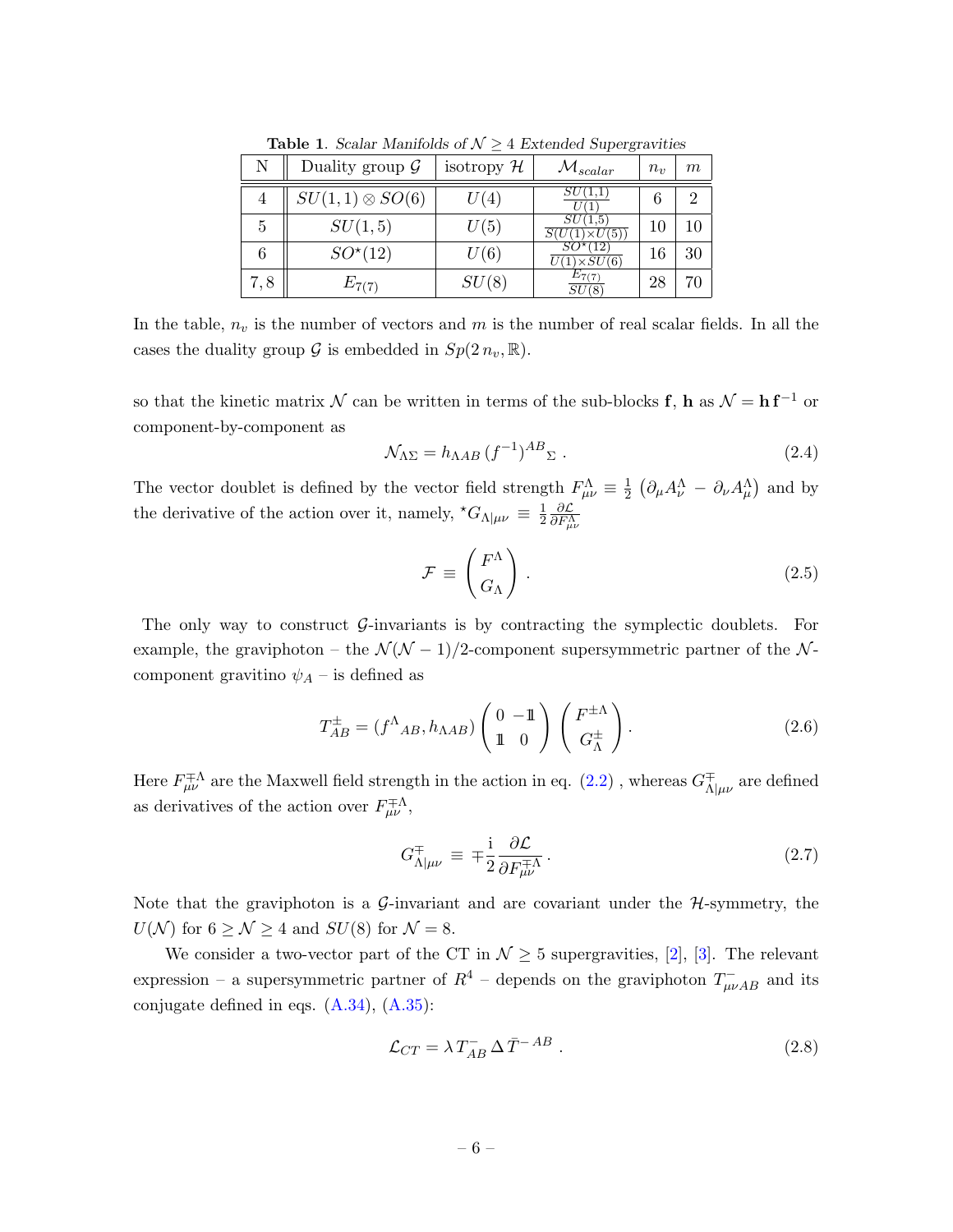In spinor notation the CT is

<span id="page-6-1"></span>
$$
\mathcal{L}_{CT} = \lambda \mathcal{T}^{\alpha \beta \gamma \delta \dot{\alpha} \dot{\beta} \dot{\gamma} \dot{\delta}} \nabla_{\alpha \dot{\delta}} T_{\beta \gamma AB} \nabla_{\delta \dot{\alpha}} \bar{T}^{AB}_{\dot{\beta} \dot{\gamma}}
$$
(2.9)

with  $\mathcal{T}^{\alpha\beta\gamma\delta\dot{\alpha}\dot{\beta}\dot{\gamma}\dot{\delta}} = \lambda C^{\alpha\beta\gamma\delta}\bar{C}^{\dot{\alpha}\dot{\beta}\dot{\gamma}\dot{\delta}}$  being the Bel-Robinson tensor in spinor notation and  $\nabla_{\alpha\dot{\delta}}$  and  $H$ -covariant space-time derivative. The differential operator in eq.  $(2.8)$  acting on two-forms  $f_{\mu\nu}$  is defined as follows

<span id="page-6-2"></span>
$$
(\Delta(f))_{\mu\nu} \equiv \Delta_{\mu\nu}{}^{\rho\sigma} f_{\rho\sigma} := \nabla_{\kappa} \mathcal{T}_{\lbrack \mu}{}^{\kappa\lambda[\sigma} \nabla_{\lambda} \delta^{\rho]}_{\nu]} f_{\rho\sigma} ; \tag{2.10}
$$

it maps a self-dual 2-form into an anti-self-dual one and vice versa. Here the Bel–Robinson tensor is given in the vector form

$$
\mathcal{T}^{\mu\nu\sigma\rho} \equiv C^{\mu\kappa\sigma\lambda} C^{\nu}{}_{\kappa}{}^{\rho}{}_{\lambda} - \frac{3}{2} g^{\mu[\nu} C^{\kappa\lambda]\sigma\vartheta} C_{\kappa\lambda}{}^{\rho}{}_{\vartheta} \,, \tag{2.11}
$$

with the Weyl tensor  $C_{\mu\nu\sigma\rho}$ . The H-covariant field strength of the graviphoton is  $T_{\alpha\beta AB} \equiv$  $\sigma_{\alpha\beta}^{\mu\nu}T_{\mu\nu}^{AB}$  and its complex conjugate is  $\bar{T}_{\dot{\alpha}\dot{\beta}AB}$ .

Since the dual field strength G is defined in terms of the field strength F through  $(A.5)$ , to carry out perturbative calculation it is necessary, on the one hand, to express explicitly G in terms of  $F$ . On the other, adding a deformation such as  $(2.9)$ , depending on both  $F$  and G, to the classical action defines the action implicitly, by relating it to its partial derivatives with respect to  $F$ . Thus, to carry out perturbative calculations with the deformed action it is necessary to solve this differential equation; the solution will generically exhibit arbitrarilyhigh powers of the deformation parameter  $\lambda$ . An alternative approach, which we will carry our in the next section and Appendix [B,](#page-20-0) is to determine  $G$  by solving a deformed twisted selfduality constraint. The deformation of the classical twisted self-duality constraint is chosen such that the leading (i.e.  $\mathcal{O}(\lambda)$ ) term reproduces the CT deformation of the classical action. There are many such deformations of the classical twisted self-duality constraint, which differ by terms of order  $\mathcal{O}(\lambda^{n\geq 2})$ . In the discussion in the next section and Appendix [B](#page-20-0) we shall assume that no such higher-order terms are present.

Adding more derivatives, corresponding to superpartners of  $D^{2k}R^4$ , will not change the general structure of the two-vector vector (and hence its duality properties), but will change the dimension of the CT and the number of loops were it might be generated. In the context of the four-graviton amplitude it corresponds to an insertion of a dimension-increasing function of Mandelstam variables  $f(s, t, u)$ . The operator  $\Delta$  in such case will have additional derivatives compared with the expression shown in [\(2.10\)](#page-6-2).

#### <span id="page-6-0"></span>3 Complete two-vector deformed action with duality symmetry

The twisted nonlinear selfduality constraint in classical supergravity at  $\lambda = 0$  was proposed in [\[27\]](#page-27-18), [\[28\]](#page-27-19). In H-covariant form it states that there are only  $n_v$  physical vectors. The constraint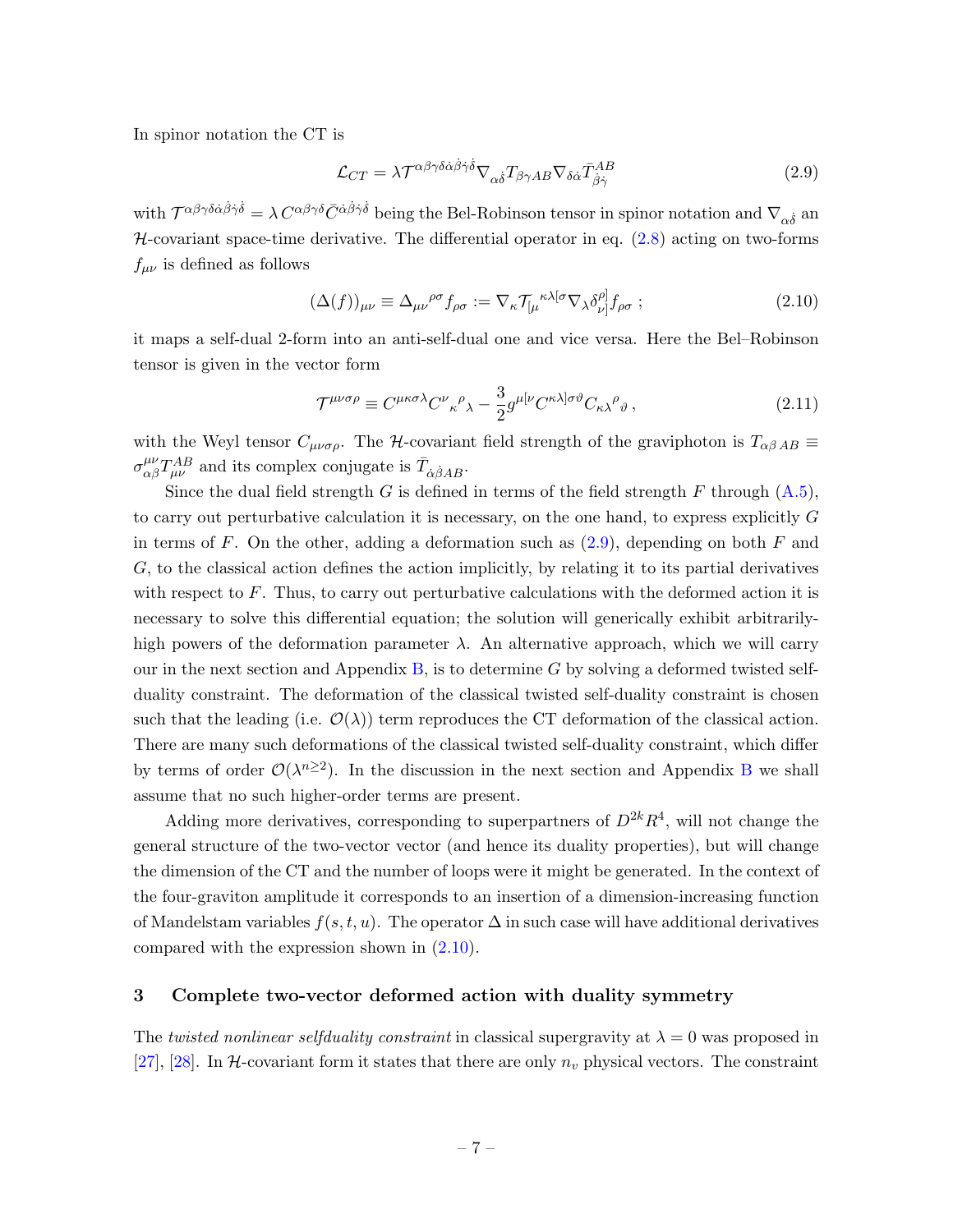is

<span id="page-7-6"></span>
$$
T^{+}_{\mu\nu AB} = h_{\Lambda AB} F^{+\Lambda}_{\mu\nu} - f^{\Lambda}{}_{AB} G^{+}_{\mu\nu\Lambda} = 0, \qquad (3.1)
$$

together with its complex conjugate. If instead of using the H-covariant constraint we would like to use the G-covariant one, we can multiply the equation on  $f^{-1}$  so that

<span id="page-7-0"></span>
$$
G_{\mu\nu\Lambda}^{+} - (f^{-1}h)_{\Lambda\Sigma} F_{\mu\nu}^{+\Sigma} = 0 \qquad \Rightarrow \qquad G_{\mu\nu\Lambda}^{+} - \mathcal{N}_{\Lambda\Sigma} F_{\mu\nu}^{+\Sigma} = 0. \tag{3.2}
$$

A non-vanishing deformation on the right-hand side of these equations, which would also be Lorentz and  $H$ -covariant, was presented in eq.  $(5.7)$  in  $[7]$ . It can be derived, following the proposal in [\[6\]](#page-26-5) to use the manifestly duality invariant source of deformation. In this case it depends on a duality doublet  $\mathcal{F} = (F, G)$ ; that is, the classical twisted self-duality constraint [\(3.2\)](#page-7-0) is not valid and we propose that its right-hand side is given by the source of deformation

$$
\mathcal{I} = \lambda T_{AB}^- \Delta \bar{T}^{-AB} = \lambda (h_{\Sigma AB} F^{-\Sigma} - f^{\Sigma}{}_{AB} G_{\Sigma}^-) \Delta (\bar{h}_{\Lambda}{}^{AB} F^{+\Lambda} - \bar{f}^{\Lambda AB} G_{\Lambda}^+)
$$
(3.3)

It leads to a constraint of the type given in eq. (5.7) in [\[7\]](#page-26-6)

<span id="page-7-5"></span>
$$
T_{AB}^{+} + \lambda \Delta T_{AB}^{-} = 0 \tag{3.4}
$$

where the H covariant differential operator  $\Delta$  is defined in eq. [\(2.10\)](#page-6-2). In fact all results below are valid in a more general case when  $\Delta$  depends also on scalars and gravitons. For the subsequent analysis it is convenient to switch to a  $\mathcal{G}$ -covariant form of equations

$$
(f^{-1})^{AB} \Lambda \left( T_{AB}^{+} + \lambda \Delta T_{AB}^{-} \right) = 0 , \qquad (3.5)
$$

which will give us the following (we skip indices, they are easy to restore)

<span id="page-7-2"></span>
$$
[G^{+} - N F^{+} + X(G^{-} - NF^{-})]_{\Lambda} = 0, \qquad (3.6)
$$

and the complex conjugate is

<span id="page-7-1"></span>
$$
[G^- - \bar{\mathcal{N}}F^- + \bar{X}(G^+ - \bar{\mathcal{N}}F^+)]_{\Lambda} = 0.
$$
 (3.7)

Here the differential operators X and  $\bar{X}$  are

<span id="page-7-4"></span><span id="page-7-3"></span>
$$
X = \lambda f^{-1} \Delta f, \qquad \bar{X} = \lambda \bar{f}^{-1} \bar{\Delta} \bar{f} \ . \tag{3.8}
$$

We may substitute  $G^-$  from  $(3.7)$  into  $(3.6)$  and we get

$$
G_{\Lambda}^{+} = \left[ (1 - X\bar{X})^{-1} [X(\mathcal{N} - \bar{\mathcal{N}})F^{-} + (\mathcal{N} - X\bar{X}\bar{\mathcal{N}})F^{+}] \right]_{\Lambda}.
$$
 (3.9)

This can be integrated to produce the deformed action, so that the derivative of the action over  $F^+$  will produce the value of  $G^+$  in [\(3.9\)](#page-7-3). The result is

$$
\mathcal{L}_{\text{def}} = -iF^{+}(1 - X\bar{X})^{-1}X(\mathcal{N} - \bar{\mathcal{N}})F^{-} - iF^{+}(1 - X\bar{X})^{-1}(\mathcal{N} - X\bar{X}\bar{\mathcal{N}})F^{+} + \text{h.c.} \quad (3.10)
$$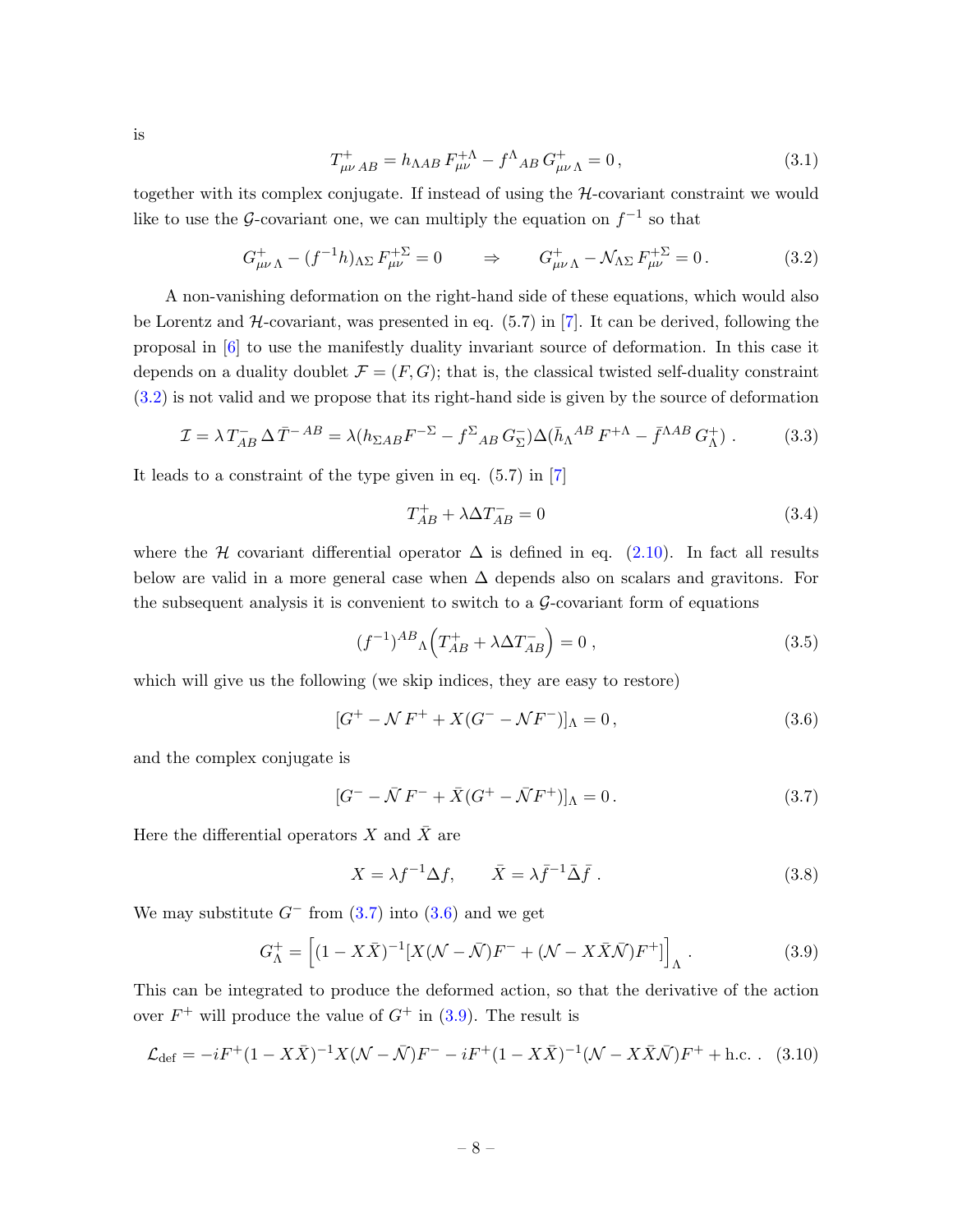The integrability condition requires that

<span id="page-8-3"></span>
$$
\frac{\delta G_{\Lambda}^{+}}{\delta F^{+\Sigma}} = \frac{i}{2} \frac{\delta^{2} S}{\delta F^{+\Lambda} \delta F^{+\Sigma}}, \qquad \frac{\delta G_{\Lambda}^{+}}{\delta F^{-\Sigma}} = \frac{i}{2} \frac{\delta^{2} S}{\delta F^{+\Lambda} \delta F^{-\Sigma}} = -\frac{\delta G_{\Sigma}^{-}}{\delta F^{+\Sigma}}.
$$
(3.11)

We test the integrability condition in the appendix B and show that the action  $(3.10)$  leads to  $(3.9)$ . And since every term in the expression for G is linear in F, it is easy to present a nice and simple form of the vector-dependent part of the action, it is given in the form

<span id="page-8-1"></span>
$$
\mathcal{L}_{\text{def}} = F\tilde{G}.\tag{3.12}
$$

In conclusion of this section, we have derived a deformed action [\(3.10\)](#page-7-4), [\(3.12\)](#page-8-1) for  $\mathcal{N} \geq 5$ supergravity, with terms with higher derivatives of an infinite order, which has a duality current conservation. The first deformation term, a CT, is proportional to  $X = \lambda f^{-1} \Delta f$  and has 8 derivatives, other terms with  $X^n$  are of the order  $\lambda^n \partial^{2n}$ . Since now  $G^+ = \frac{i}{2}$  $\frac{i}{2} \frac{\delta \mathcal{L}_{\text{def}}}{\delta F^+}$ , we find that deformed equations of motion for the  $F$ -field become exact Bianchi identity for the G-field.

# <span id="page-8-0"></span>4 Duality restoration in an example:  $\lambda^2$  approximation, no scalars

Our deformed (bosonic) action is given in eq. [\(3.10\)](#page-7-4). We are interested in vector-dependent terms which are independent, linear and quadratic in  $X \sim \lambda$ 

$$
\mathcal{L}^{0+1+2} = -iF^{+}\mathcal{N}F^{+} - iF^{+}X(\mathcal{N} - \bar{\mathcal{N}})F^{-} - iF^{+}X\bar{X}(\mathcal{N} - \bar{\mathcal{N}})F^{+} \n+ iF^{-}\bar{\mathcal{N}}F^{-} + iF^{+}(\bar{\mathcal{N}} - \mathcal{N})\bar{X}F^{-} + iF^{-}(\bar{\mathcal{N}} - \mathcal{N})\bar{X}XF^{-}.
$$
\n(4.1)

At the base point of the coset space we will take  $\mathcal{N} = -i$ ,  $\mathcal{N} - \bar{\mathcal{N}} = -2i$ ,  $f = 1/\sqrt{2}$ ,  $X = \lambda f^{-1} \Delta f = \lambda \Delta$  and we take  $\Delta = \Delta^\dagger$ 

$$
\mathcal{L}_{\text{base}}^{0+1+2} = -\left[ (F^+)^2 + (F^-)^2 \right] - 4\lambda F^+ \Delta F^- - 2\lambda^2 F^+ \Delta^2 F^+ - 2\lambda^2 F^- \Delta^2 F^- \,. \tag{4.2}
$$

In such case we defined the dual field strength as

<span id="page-8-2"></span>
$$
\tilde{G} = \frac{1}{2} \frac{\delta \mathcal{L}}{\delta F} \tag{4.3}
$$

To check directly that the current conservation, broken due to terms  $\lambda$  [\[4\]](#page-26-3), [\[5\]](#page-26-4) and restored by the terms of order  $\lambda^2$  in the action we need to compute the B component of the duality current conservation  $\partial_\mu J^{\mu\Lambda\Sigma}B_{\Lambda\Sigma}$ . The B component of the Gaillard-Zumino duality current  $J_{\rm GZ}^{\mu}B = \tilde{G}^{\mu\nu}B\mathcal{B}_{\nu}$ , corresponding to the transformation  $F^{\Lambda'} = A^{\Lambda}_{\Sigma}F^{\Sigma} + B^{\Lambda\Sigma}G_{\Sigma}$ , can be defined only in the presence of the equation of motion  $dG = 0$ , i.e. in the presence of the dual vector  $\mathcal{B}_{\nu}$  such that  $G = d\mathcal{B}$ .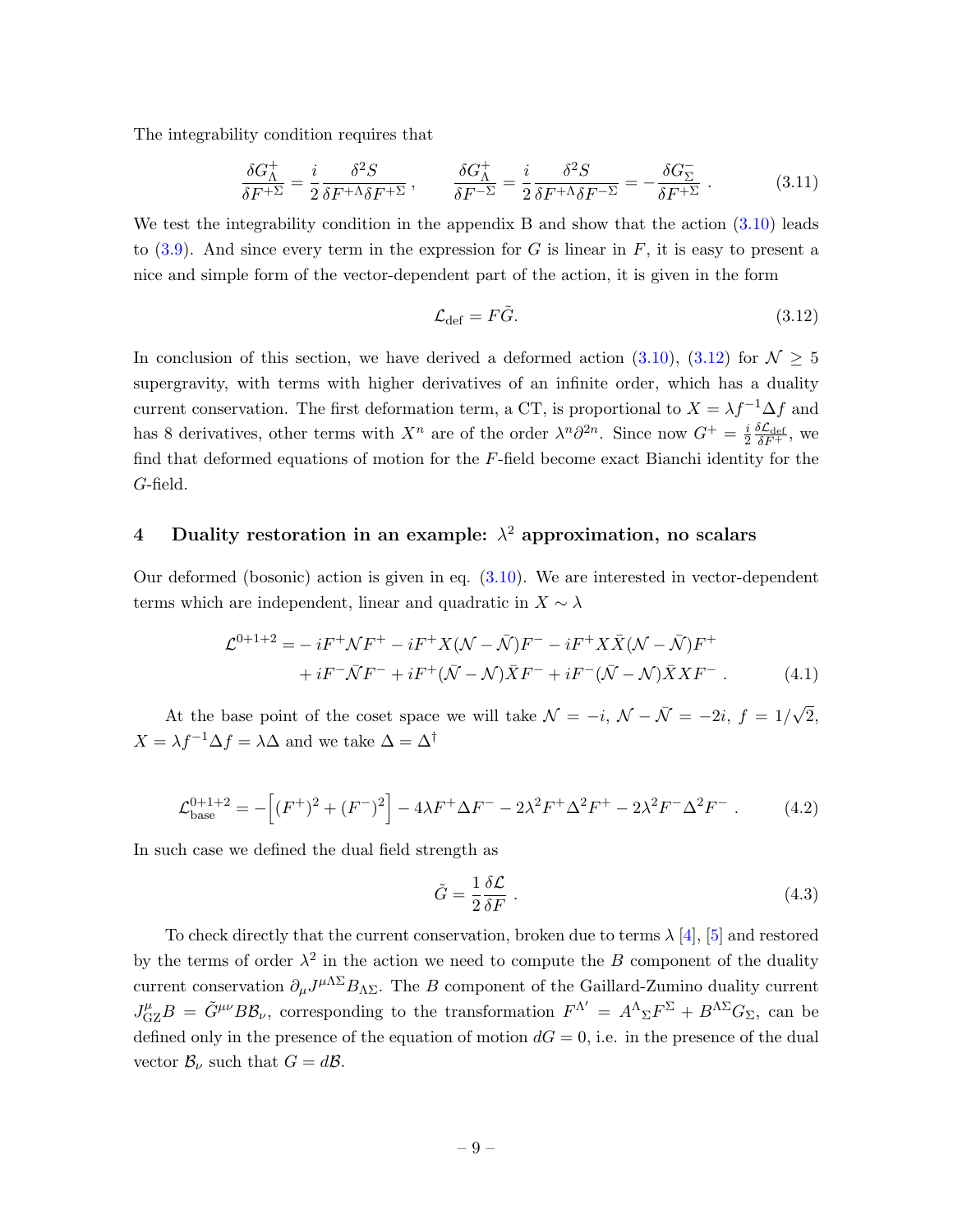Here we will just check that, in absence of scalars,  $\partial_\mu J^{\mu\Lambda\Sigma} B_{\Lambda\Sigma}$  vanishes through  $\mathcal{O}(\lambda^2)$ . This component of the duality current<sup>[2](#page-9-1)</sup>

<span id="page-9-2"></span>
$$
\partial_{\mu}J^{\mu\Lambda\Sigma}B_{\Lambda\Sigma} = -\Big(\frac{\delta S}{\delta F^{+\Lambda}}\frac{\delta S}{\delta F^{+\Sigma}} - \frac{\delta S}{\delta F^{-\Lambda}}\frac{\delta S}{\delta F^{-\Sigma}}\Big)B_{\Lambda\Sigma} = G_{\Lambda}^{+}B^{\Lambda\Sigma}G_{\Sigma}^{+} - G_{\Lambda}^{-}B^{\Lambda\Sigma}G_{\Sigma}^{-} = 2iG_{\Lambda}B^{\Lambda\Sigma}\tilde{G}_{\Sigma} \tag{4.4}
$$

with the self-dual and anti-self-dual dual field strengths given by

$$
-\frac{\delta S_{\text{base}}^{0+1+2}}{\delta F^{+\Lambda}} = 2F^{+\Lambda} + 4\lambda \Delta \mathcal{F}^{-\Lambda} + 4\lambda^2 \Delta^2 \mathcal{F}^{+\Lambda},\tag{4.5}
$$

$$
-\frac{\delta S_{\text{base}}^{0+1+2}}{\delta F^{-\Lambda}} = 2F^{-\Lambda} + 4\lambda \Delta F^{+\Lambda} + 4\lambda^2 \Delta^2 F^{-\Lambda} \tag{4.6}
$$

Eq. [\(4.4\)](#page-9-2) becomes then

$$
G_{\Lambda}^{+}G_{\Sigma}^{+} - G_{\Lambda}^{-}G_{\Sigma}^{-} = (F_{\Lambda}^{+} + 2\lambda\Delta F_{\Lambda}^{-} + 2\lambda^{2}\Delta^{2}F_{\Lambda}^{+})(F_{\Sigma}^{+} + 2\lambda\Delta F_{\Sigma}^{-} + 2\lambda^{2}\Delta^{2}F_{\Sigma}^{+}) - (F_{\Lambda}^{-} + 2\lambda\Delta F_{\Lambda}^{+} + 2\lambda^{2}\Delta^{2}F_{\Lambda}^{-})(F_{\Sigma}^{-} + 2\lambda\Delta F_{\Sigma}^{+} + 2\lambda^{2}\Delta^{2}F_{\Sigma}^{-})
$$
(4.7)

which, up to terms of order  $\mathcal{O}(\lambda^3)$  is a total divergence

$$
G_{\Lambda}^+ G_{\Sigma}^+ - G_{\Lambda}^- G_{\Sigma}^- = F_{\Lambda}^+ F_{\Sigma}^+ - F_{\Lambda}^- F_{\Sigma}^- + \mathcal{O}(\lambda^3) \tag{4.8}
$$

This supports and illustrates at the  $\lambda^2$  $\lambda^2$  level the general proof in section 2 that our deformed action has a duality current conservation.

### <span id="page-9-0"></span>5  $SU(N)$  restoration from  $SO(N)$  in the six-point amplitude example

Note that the deformed action in  $(4.2)$  has terms with  $SO(N)$  symmetry, for example using indices we have  $\lambda^2 (F^{+AB}) \Delta^2 (F^{+AB})$  as well as terms with  $SU({\cal N})$  symmetry, like  $\lambda F^{+AB} \Delta F^-_{AB}$ . In classical theory there are also  $SO(N)$  invariant terms, like  $(F^{+AB})^2$ , however, the on shell action is known to have an  $SU(N)$  symmetry. Here we will find out if the presence of the new  $SU(N)$  symmetry breaking terms, like  $\lambda^2 (F^{+AB}) \Delta^2 (F^{+AB})$ , affects the on shell symmetry of the theory. For this purpose we will compute all contributions to the  $\lambda^2$  amplitude, the one from the single  $\lambda^2 (F^{+AB}) \Delta^2 (F^{+AB})$  vertex and the one from the tree diagram with two vertices  $\lambda F^{+AB} \Delta F_{AB}^-$ , as shown in Figure [1.](#page-11-0)

In this section we will treat the parameter  $\lambda$  as independent of the gravitational coupling. To test the on-shell symmetry properties of the deformed action  $(4.2)$  it therefore suffices to analyze tree-level amplitudes with  $\lambda$ -dependent vertices. Our strategy will thus be to concentrate on the simplest possible non-trivial tree amplitude involving the correction term

<span id="page-9-1"></span><sup>&</sup>lt;sup>2</sup> The position of duality indices  $\Lambda$  was not specified strictly at the level of [\[1\]](#page-26-0)-[\[29\]](#page-28-0), as it becomes later when in symplectic sections upper component was taken with the duality index up, and lower component with the index down.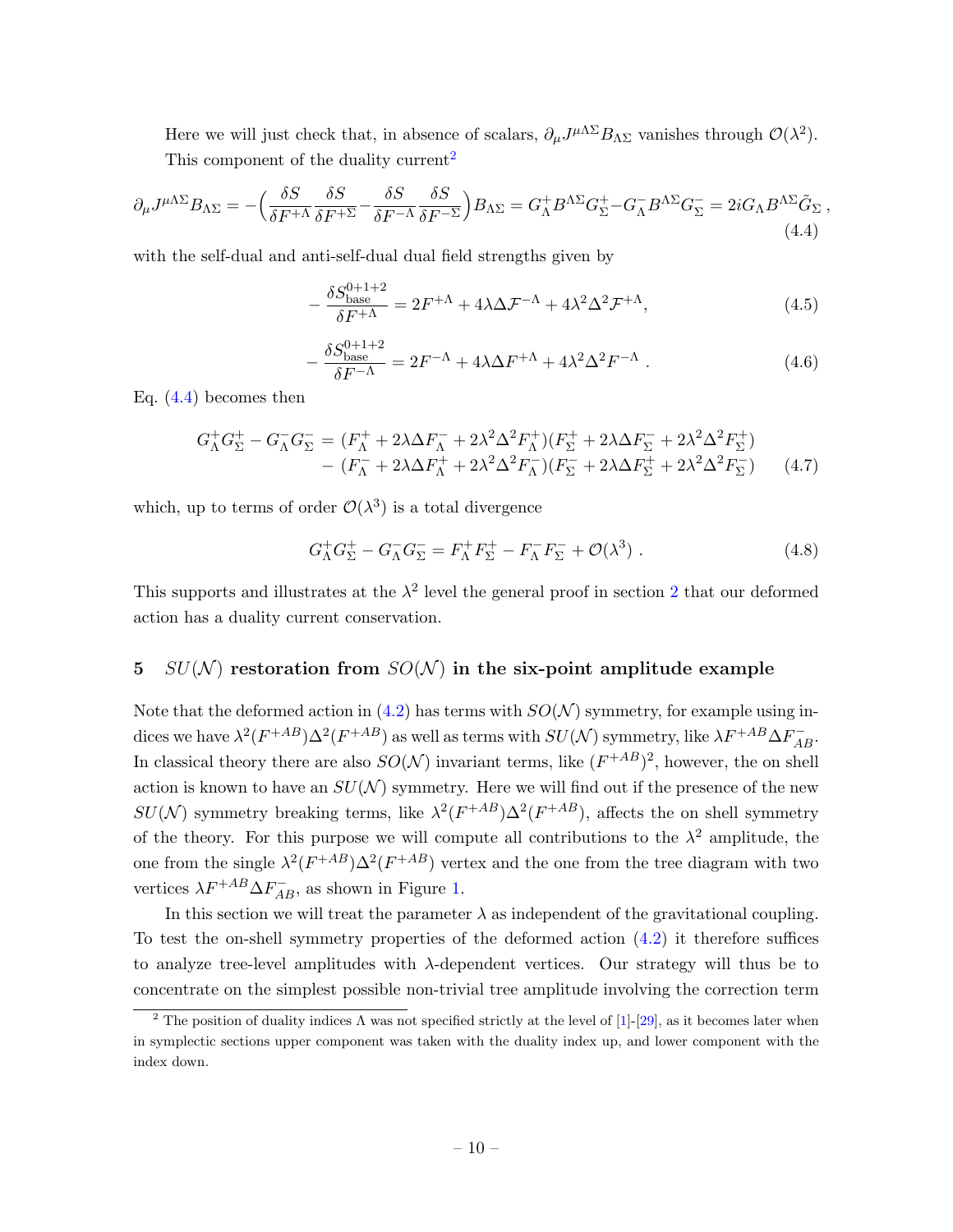in lowest order, with four gravitons and two vectors on the external legs, which is such that no other (of the infinitely many) higher order vertices can contribute. To this aim we start from [\(4.2\)](#page-8-2) where all dependence on the scalar fields has been stripped off. Introducing the chiral projectors

$$
P_{\pm \rho_1 \sigma_1}^{\mu_1 \nu_1} = \frac{1}{4} \left( \delta^{\mu_1}_{\rho_1} \delta^{\nu_1}_{\sigma_1} - \delta^{\nu_1}_{\rho_1} \delta^{\mu_1}_{\sigma_1} \mp i \epsilon^{\mu_1 \nu_1}_{\rho_1 \sigma_1} \right) \tag{5.1}
$$

onto the self-dual and anti-self-dual components of 2-forms we can schematically represent the operator  $\Delta$  in the form

$$
\Delta = P_{+}(Xhh)P_{-} + P_{-}(Xhh)P_{+} + \mathcal{O}(h^{3}),
$$
  
\n
$$
\Delta^{2} = P_{+}(Xhh)P_{-}(Xhh)P_{+} + P_{-}(Xhh)P_{+}(Xhh)P_{-} + \mathcal{O}(h^{5}),
$$
\n(5.2)

where Xhh is the leading term in the expansion of the fourth order differential operator  $\Delta$  to lowest (quadratic) order in the metric fluctuations. With this the action [\(4.2\)](#page-8-2) contains the following pieces up to and including second order in  $\lambda$  (still omitting internal indices)

<span id="page-10-0"></span>
$$
-4\lambda F^{+}\Delta F^{-} = -4\lambda(\partial A)P_{+}(Xhh)P_{-}(\partial A) + \mathcal{O}(h^{3}),
$$
  
\n
$$
-2\lambda^{2}F^{+}\Delta^{2}F^{+} = -2\lambda^{2}(\partial A)P_{+}(Xhh)P_{-}(Xhh)P_{+}(\partial A) + \mathcal{O}(h^{5}),
$$
  
\n
$$
-2\lambda^{2}F^{-}\Delta^{2}F^{-} = -2\lambda^{2}(\partial A)P_{-}(Xhh)P_{+}(Xhh)P_{-}(\partial A) + \mathcal{O}(h^{5}).
$$
\n(5.3)

For the computation of the scattering amplitude we must saturate these vertices with the polarization states  $\epsilon^{\pm\pm}_{\mu\nu}(p)$  for the gravitons, and  $\epsilon^{\pm}_{\mu}(p)$  for the vectors (with the usual on-shell conditions  $p^2 = 0$  and  $p^{\mu} \epsilon^{\pm \pm}_{\mu \nu}(p) = p^{\mu} \epsilon^{\pm}_{\mu}(p) = 0$ . Putting back the internal indices we recall that the vector fields of  $\mathcal{N}$ -extended supergravity transform in the adjoint of  $SO(N)$  (with an extra singlet vector for  $\mathcal{N} = 6$ ); the vector polarizations therefore carry an extra  $SO(\mathcal{N})$  label [AB]. When applied to the field strength this  $SO(N)$  label becomes elevated to an  $(S)U(N)$ index pair, where we must now distinguish between upper and lower positions of the indices [AB]. For instance, for  $\mathcal{N} = 8$  supergravity this results in the substitutions

$$
F_{\mu\nu}^{+AB} \rightarrow i p_{\lbrack\mu} \epsilon_{\nu\rbrack}^{+AB}
$$
\n
$$
F_{\mu\nu AB}^{-} \rightarrow i p_{\lbrack\mu} \epsilon_{\nu\rbrack}^{-}AB
$$
\n
$$
(5.4)
$$

where  $F_{\mu\nu}^{+AB}$  transforms in the 28 of  $SU(8)$ , while  $F_{\mu\nu AB}^-$  transforms in the  $\overline{28}$  of  $SU(8)$ , with independent polarizations  $\epsilon_{\mu}^{\pm AB}$  for all vectors. These  $SU(8)$  assignments are furthermore consistent with the relations

<span id="page-10-1"></span>
$$
P_{+\mu\nu}{}^{\rho\sigma}(ip_{\rho}\epsilon_{\sigma}^{+AB}) = ip_{[\mu}\epsilon_{\nu]}^{+AB} , \quad P_{-\mu\nu}{}^{\rho\sigma}(ip_{\rho}\epsilon_{\sigma}^{-}AB) = ip_{[\mu}\epsilon_{\nu]}^{-}AB ,
$$
  

$$
P_{+\mu\nu}{}^{\rho\sigma}(ip_{\rho}\epsilon_{\sigma}^{-}AB) = 0 , \quad P_{-\mu\nu}{}^{\rho\sigma}(ip_{\rho}\epsilon_{\sigma}^{+AB}) = 0 .
$$
 (5.5)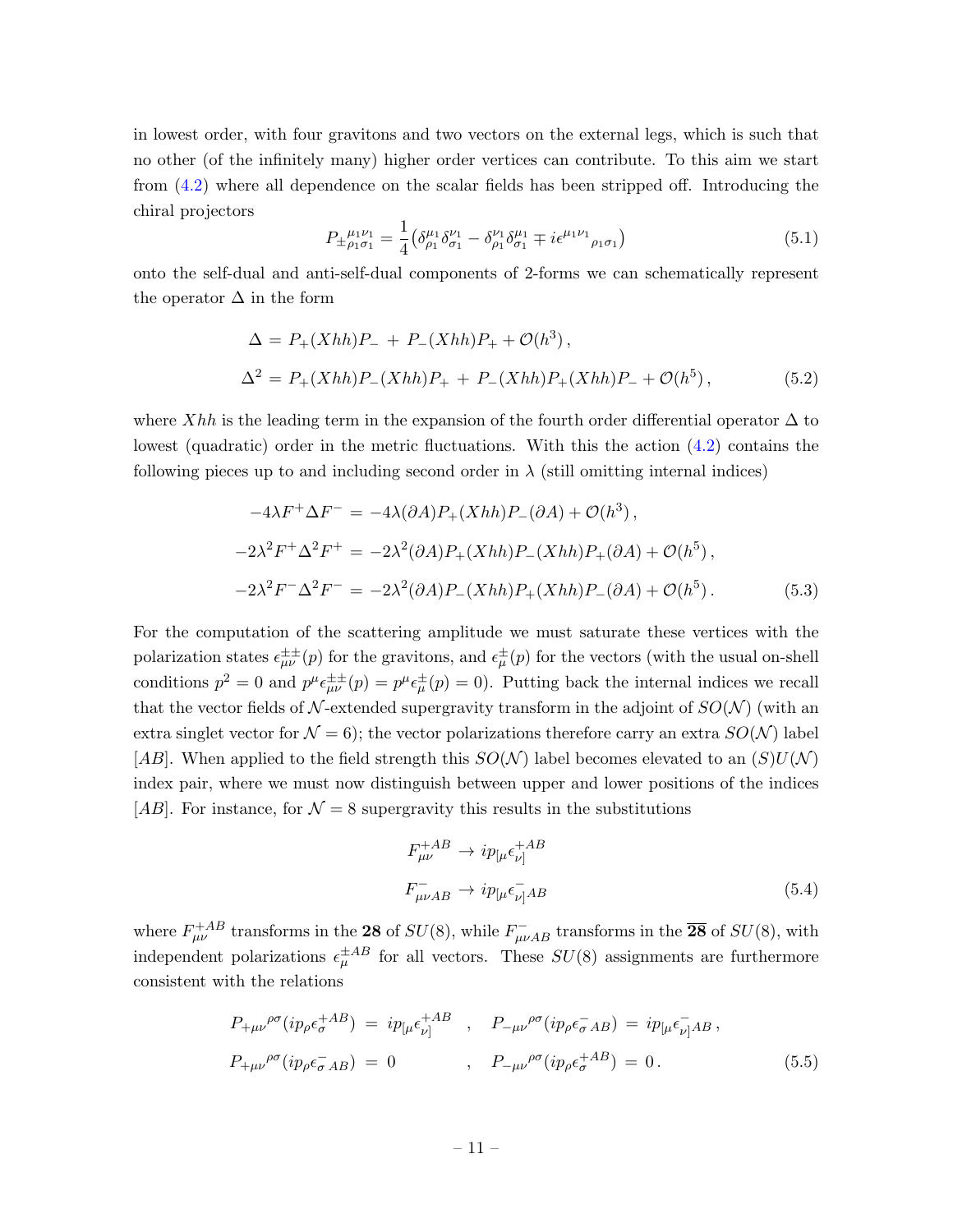

<span id="page-11-0"></span>**Figure 1.** Graphs contributing to the amplitude  $A(A^{AB}_+(p_1)A^{CD}_+(p_2)h_{++}(p_3)h_{++}(p_4)h_{--}(p_5)h_{--}(p_6)).$ 

At order  $\mathcal{O}(\lambda^2)$  the amplitude

$$
\mathcal{A}^{AB,CD}(p_1,\ldots,p_6) = \left\langle A_+^{AB}(p_1) A_+^{CD}(p_2) h_{++}(p_3) h_{++}(p_4) h_{--}(p_5) h_{--}(p_6) \right\rangle \tag{5.6}
$$

will thus receive two contributions, namely one from the square of the quadratic vertex (first line in [\(5.3\)](#page-10-0)) with two vectors contracted, and the other from the sextic vertex (second and third line in  $(5.3)$ ; these two contributions are depicted in Figure [1.](#page-11-0) We note that in this amplitude both index pairs  $[AB]$  and  $[CD]$  are in the upper position because of the positive helicities of the external spin-one states. Since one cannot form an  $SU(N)$  singlet with four upper indices for  $\mathcal{N} \geq 5$ , a non-vanishing result for this amplitude would indicate a breakdown of the  $SU(N)$  R symmetry. However, we will now show that this amplitude indeed vanishes.

To proceed we first consider the square of the  $\mathcal{O}(\lambda)$  vertex: not forgetting a factor  $1/2$ from the expansion of the exponential this leads to

$$
\frac{1}{2}\left(-4i\lambda(\partial A)P_{+}(Xhh)P_{-}(\partial A)\right)\left(-4i\lambda(\partial A)P_{-}(Xhh)P_{+}(\partial A)\right) \tag{5.7}
$$

where the underbracket denotes the contraction  $($  = vector propagator in a convenient gauge $)$ 

$$
A_{\mu}^{AB}(k)A_{\nu}^{CD}(-k) = -\frac{i}{k^2} \eta_{\mu\nu} \delta^{B[A} \delta^{C]D} \tag{5.8}
$$

and where the positive helicity vectors are left uncontracted as they will be dressed with positive helicity polarizations in accord with [\(5.5\)](#page-10-1). Now using the relation

$$
P_{-\rho_2\sigma_2}^{\mu_2\nu_2} k_{\mu_2} \eta_{\nu_2\bar{\nu}_2} P_{-\bar{\rho}_2\bar{\sigma}_2}^{\bar{\mu}_2\bar{\nu}_2} k_{\bar{\mu}_2} = \frac{1}{4} k^2 P_{-\rho_2\sigma_2; \bar{\rho}_2\bar{\sigma}_2},\tag{5.9}
$$

with the momentum  $k = p_1 + p_3 + p_5 (= -p_2 - p_4 - p_6)$  on the internal line we see that the propagator factor is cancelled, and we end up with an effective local vertex

$$
+ 2i\lambda^2(\partial A)P_+(Xhh)P_-(Xhh)P_+(\partial A)
$$

which is the same as the contact interaction in the second line in [\(5.3\)](#page-10-0). Therefore the two contributions exactly cancel at the order of  $\lambda^2$ . Thus, the deformed all order higher derivatives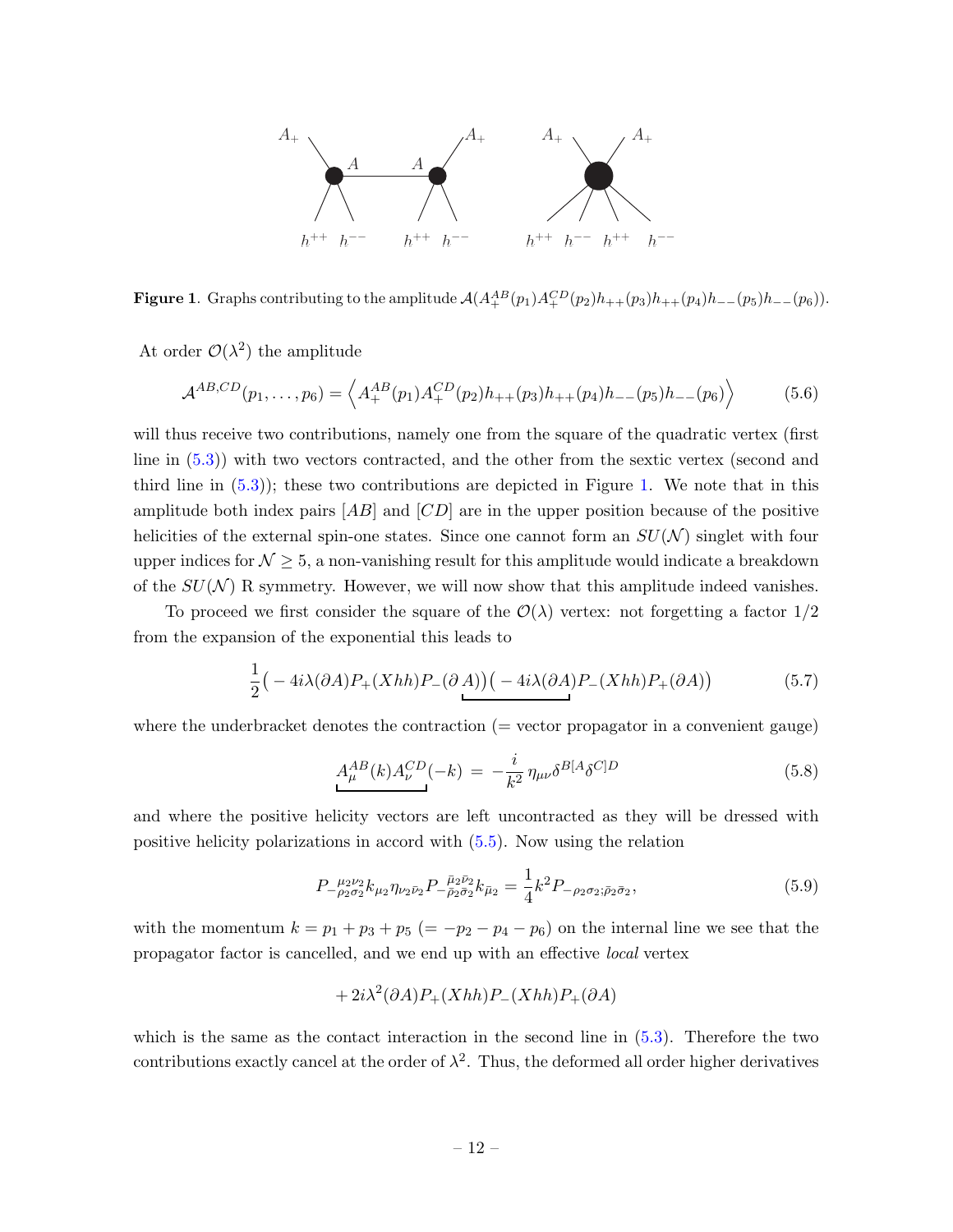action, which has a duality current conservation, yields a six-point on-shell amplitudes at the  $\lambda^2$  order which does exhibit the expected  $SU(N)$  demanded by N-extended supergravity. Using the vertices in eq [\(5.3\)](#page-10-0) it is not difficult to show that the eight-point  $\mathcal{O}(\lambda^3)$   $SU(\mathcal{N})$ breaking amplitude also vanishes.

To conclude, the fact that the bosonic duality-symmetric action with higher derivatives does not break the  $SU(N)$  symmetry of the six- and eight-point on shell amplitudes to  $SO(N)$ means that this amplitude might be a part of a supersymmetric amplitude.

#### <span id="page-12-0"></span>6 Discussion

In this paper we have constructed a complete deformed action of the two-vector sector of the candidate UV divergence serving as the seed of deformation of  $\mathcal{N} \geq 5$  supergravities. We have solved perturbatively the twisted non-linear constraint equation [\(3.4\)](#page-7-5) and identified the dual field strength  $G^+(F,\phi)$  to all orders in  $\lambda$ , presented in [\(3.9\)](#page-7-3). We have also found the complete all order in  $\lambda$  action [\(3.10\)](#page-7-4) such that the corresponding duality current is conserved.

Our deformed action, when expanded near the base point of the moduli space  $\frac{\mathcal{G}}{\mathcal{H}}$  has terms which break  $SU(N)$  symmetry down to  $SO(N)$  symmetry. This feature, if it would persist on shell, would prevent our deformed action from being consistent with supersymmetry. We have therefore computed the six-point amplitude, as shown in Figure [1,](#page-11-0) and we have found that the contribution from the  $SU(N)$  symmetry violating  $\lambda^2$  vertex in the deformed action is precisely cancelled by the tree diagram with two  $\lambda$  vertices. These examples indicate that an analogous cancellation and restoration of  $SU(N)$  symmetry in scattering amplitudes will take place at all higher orders in  $\lambda$  and for all *n*-point amplitudes.

Our conclusion here is the following. When using the two-vector sector of the candidate counterterm as a seed for deformation of the action we do not find an inconsistency between the requirement of duality current conservation and supersymmetry of the deformed action. It does not mean that our deformed action has a supersymmetric embedding, but there is also no obvious obstruction to it: the six-point tree amplitude based on deformed action has an  $SU(N)$  symmetry, which is necessary but not sufficient condition for supersymmetry.

Our analysis here does not explain why  $\mathcal{N} = 5$  supergravity in four loops is UV finite, [\[14\]](#page-27-5). We will continue with analogous investigation of more general sectors of the deformation of the theory in Part II of this project. We will take into account the one-vector and the fourvector sectors, in addition to the two-vector sector we have studied here. Ultimately, the goal is to either construct a supersymmetric deformed action of  $\mathcal{N} \geq 5$  supergravity, or to find that it is not available.

Acknowledgments: We are grateful to Z. Bern, L. Brink, J.J. Carrasco, D. Freedman, M.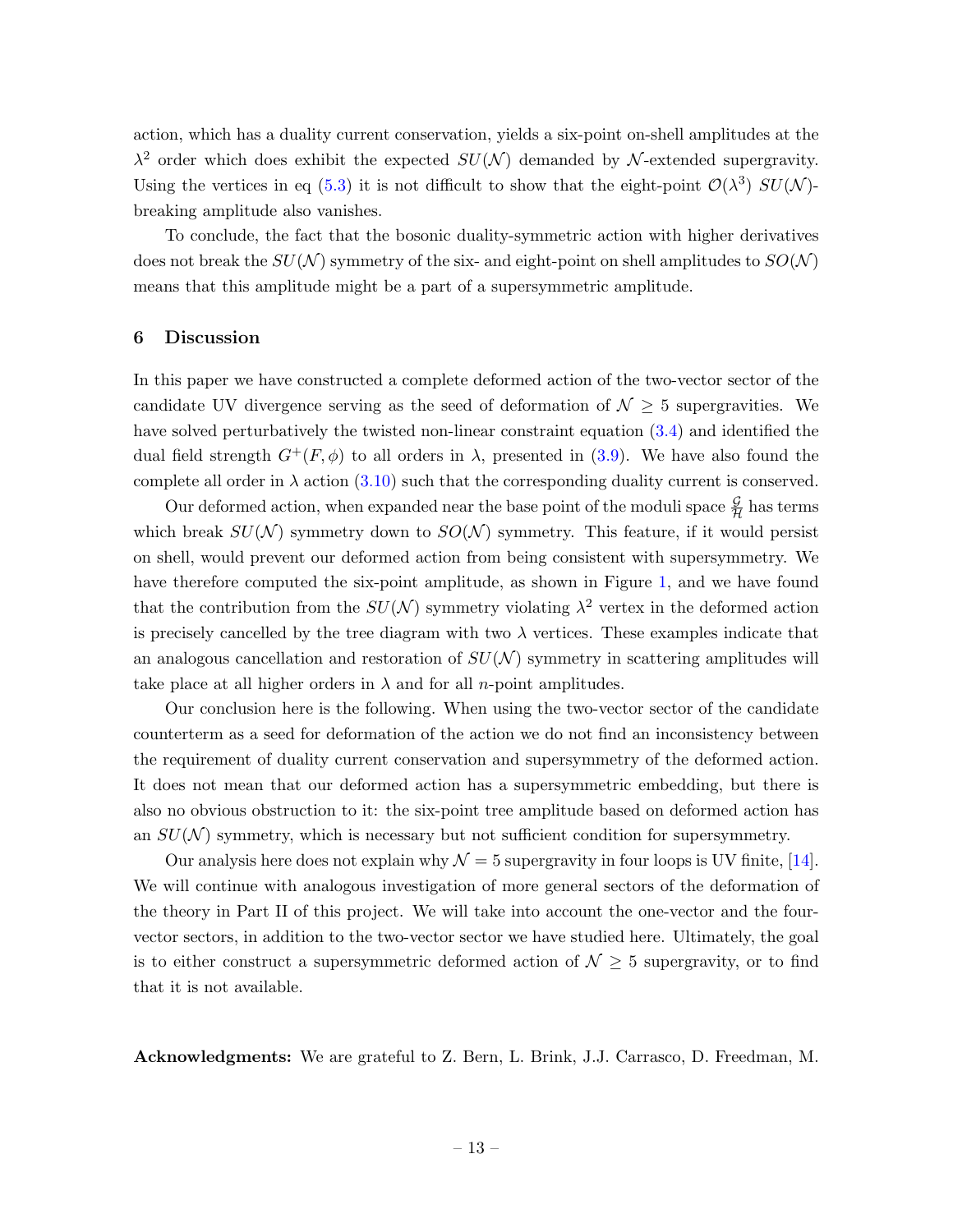Green, M. Duff, S. Ferrara, H. Elvang, Y.-T. Huang, P. Townsend, A. Tseytlin and A. Van Proeyen for stimulating discussions. The work of RK and YY is supported by SITP and by the US National Science Foundation grant PHY-1720397. The work of HN is suppoted in part by the European Research Council under the European Union's Horizon 2020 research and innovation program (grant agreement No 740209). The work of RR is supported in part by the US Department of Energy under grant DE-SC0013699. RK and HN are grateful to the organizers of SUSY 2016 conference in Melbourne where this work was initiated. RR is grateful to SITP at Stanford and RK to Max Planck Institute of Gravitational Physics in Potsdam for the hospitality when a part of this work was performed. We are grateful to the participants of the conference 'Hawking 75' in Cambridge for the interest to our work and important discussions.

#### <span id="page-13-0"></span>A A review of classical  $N$ -extended supergravities

We start by recalling  $3$  the main features of four dimensional pure  $\mathcal{N}$ -extended supergravities,  $\mathcal{N} \geq 5$ .

These theories contain in the bosonic sector, besides the metric, a number  $n_v$  of vectors and m of (real) scalar fields. The relevant classical bosonic vector and scalar part of action is known to have the following general form:

<span id="page-13-3"></span>
$$
S = \int \sqrt{-g} \, d^4x \left( -\frac{1}{2} R + \text{Im} \mathcal{N}_{\Lambda \Gamma} F^{\Lambda}_{\mu\nu} F^{\Gamma|\mu\nu} + \frac{1}{2 \sqrt{-g}} \text{Re} \mathcal{N}_{\Lambda \Gamma} \epsilon^{\mu\nu\rho\sigma} F^{\Lambda}_{\mu\nu} F^{\Gamma}_{\rho\sigma} + \frac{1}{2} g_{rs}(\Phi) \partial_{\mu} \Phi^r \partial^{\mu} \Phi^s \right).
$$
\n(A.1)

The vector-scalar part of this action was presented in [\(2.2\)](#page-4-1) and notations explained there. Duality rotations and symplectic covariance of these theories were uncovered in [\[1\]](#page-26-0).

We consider a theory of  $n_v$  abelian gauge fields  $A_\mu^{\Lambda}$ , in a  $D=4$  space-time with Lorentz signature (which we take to be mostly minus). They correspond to a set of  $n_v$  differential 1-forms

$$
A^{\Lambda} \equiv A_{\mu}^{\Lambda} dx^{\mu} \qquad (\Lambda = 1, \dots, n_{v}). \qquad (A.2)
$$

The corresponding field strengths and their Hodge duals are defined by [4](#page-13-2)

$$
F^{\Lambda} \equiv d A^{\Lambda} \equiv F^{\Lambda}_{\mu\nu} dx^{\mu} \wedge dx^{\nu},
$$
  
\n
$$
F^{\Lambda}_{\mu\nu} \equiv \frac{1}{2} \left( \partial_{\mu} A^{\Lambda}_{\nu} - \partial_{\nu} A^{\Lambda}_{\mu} \right),
$$
  
\n
$$
(*F^{\Lambda})_{\mu\nu} \equiv \frac{\sqrt{-g}}{2} \varepsilon_{\mu\nu\rho\sigma} F^{\Lambda|\rho\sigma}.
$$
\n(A.3)

<span id="page-13-1"></span> $3$ This is a shortened version of the corresponding review in  $[26]$ , which focuses on the details important to our case.

<span id="page-13-2"></span><sup>&</sup>lt;sup>4</sup>We use, for the  $\epsilon$  tensor, the convention:  $\epsilon_{0123} = -1$ .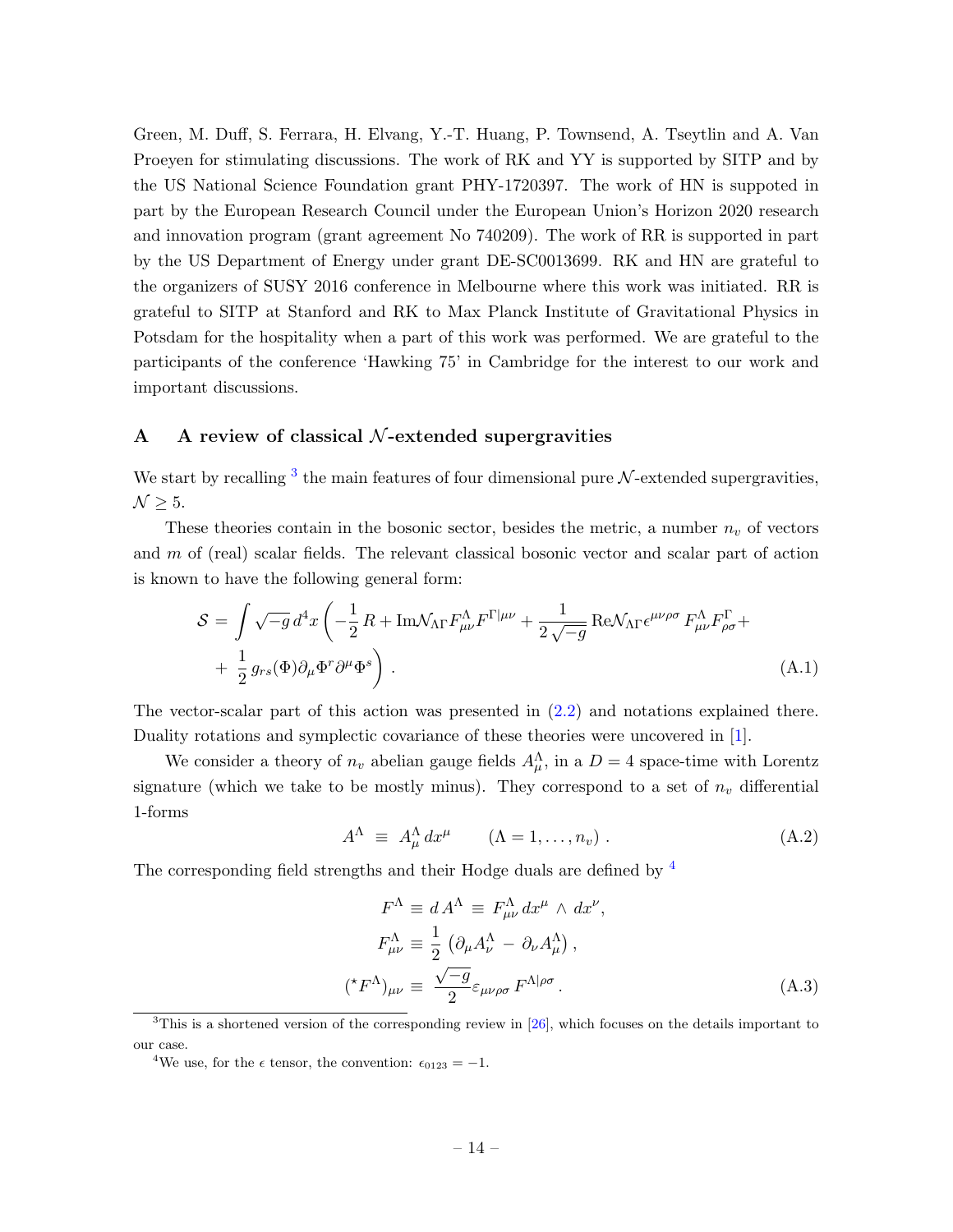The dynamics of a system of abelian gauge fields coupled to scalars in a gravity theory is encoded in the bosonic action  $(A.1)$ . Introducing self-dual and anti-self-dual combinations

$$
F^{\pm} = \frac{1}{2} \left( F \pm i^* F \right) , \qquad ^{\star} (F^{\pm}) = \mp i F^{\pm} , \qquad (A.4)
$$

the vector part of the Lagrangian defined by  $(A.1)$  can be rewritten in the form given in  $(2.2)$ We introduce new tensors

<span id="page-14-0"></span>
$$
{}^{\star}G_{\Lambda|\mu\nu} \equiv \frac{1}{2} \frac{\partial \mathcal{L}}{\partial F^{\Lambda}_{\mu\nu}} = \text{Im}\mathcal{N}_{\Lambda\Sigma} F^{\Sigma}_{\mu\nu} + \text{Re}\mathcal{N}_{\Lambda\Sigma} {}^{\star}F^{\Sigma}_{\mu\nu} \longleftrightarrow G^{\mp}_{\Lambda|\mu\nu} \equiv \mp \frac{\text{i}}{2} \frac{\partial \mathcal{L}}{\partial F^{\mp\Lambda}_{\mu\nu}}, \tag{A.5}
$$

the Bianchi identities and field equations associated with the Lagrangian  $(A.1)$  can be written as

<span id="page-14-1"></span>
$$
\nabla^{\mu*} F^{\Lambda}_{\mu\nu} = 0 \quad , \qquad \nabla^{\mu*} G_{\Lambda|\mu\nu} = 0 \tag{A.6}
$$

or equivalently

$$
\nabla^{\mu} \text{Im} F^{\pm \Lambda}_{\mu\nu} = 0 \quad , \qquad \nabla^{\mu} \text{Im} G^{\pm}_{\Lambda|\mu\nu} = 0 \; . \tag{A.7}
$$

Introducing the  $2n_v$ -component column vector

$$
{}^{\star}\mathcal{F} \equiv \begin{pmatrix} {}^{\star}F^{\Lambda} \\ {}^{\star}G_{\Lambda} \end{pmatrix} , \qquad (A.8)
$$

a general duality rotation is any general linear transformations on such a vector,

<span id="page-14-2"></span>
$$
\begin{pmatrix} {}^{\star}F \\ {}^{\star}G \end{pmatrix}' = \begin{pmatrix} A & B \\ C & D \end{pmatrix} \begin{pmatrix} {}^{\star}F \\ {}^{\star}G \end{pmatrix} . \tag{A.9}
$$

For any constant matrix  $S =$  $\begin{pmatrix} A & B \\ C & D \end{pmatrix} \in GL(2n_v, \mathbb{R})$  the transformed vector of magnetic and electric field-strengths  ${}^{\star}\mathcal{F}' = \mathcal{S} \cdot {}^{\star}\mathcal{F}$  satisfies the same equations [\(A.6\)](#page-14-1) as the original one. In a condensed notation we can write

$$
\partial^{\star} \mathcal{F} = 0 \iff \partial^{\star} \mathcal{F}' = 0. \tag{A.10}
$$

Separating the self-dual and anti-self-dual parts

$$
F = F^{+} + F^{-} \quad ; \qquad G = G^{+} + G^{-} \tag{A.11}
$$

and taking into account that  $F$  and  $G$  are related by  $(A.5)$ ,

<span id="page-14-3"></span>
$$
G^{+} = \mathcal{N}F^{+} \qquad ; \qquad G^{-} = \bar{\mathcal{N}}F^{-} \,, \tag{A.12}
$$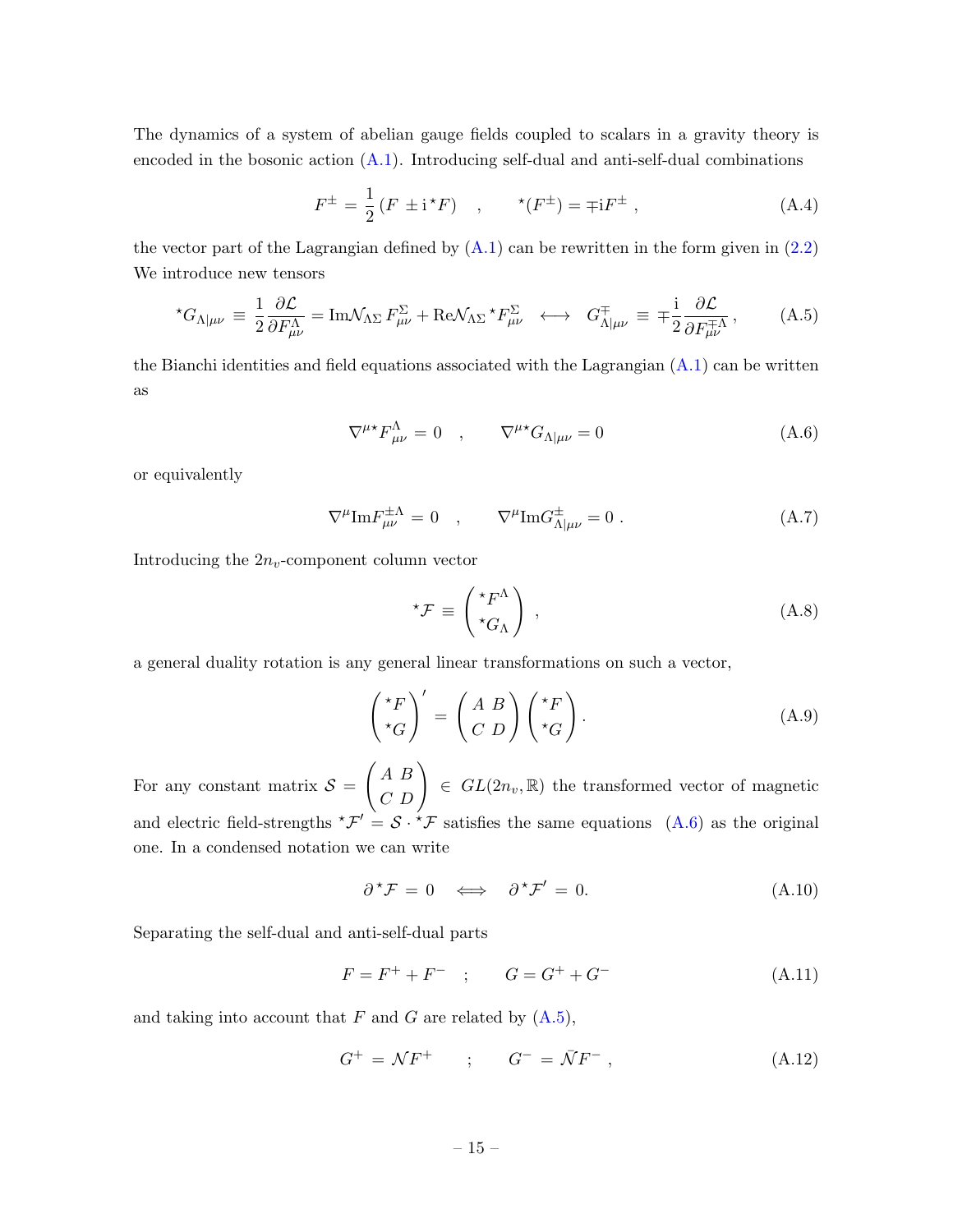the duality rotation in eq.  $(A.9)$  can be rewritten as

<span id="page-15-2"></span>
$$
\begin{pmatrix} F^+ \\ G^+ \end{pmatrix}' = \mathcal{S} \begin{pmatrix} F^+ \\ \mathcal{N} F^+ \end{pmatrix} \qquad ; \qquad \begin{pmatrix} F^- \\ G^- \end{pmatrix}' = \mathcal{S} \begin{pmatrix} F^- \\ \bar{\mathcal{N}} F^- \end{pmatrix} . \tag{A.13}
$$

The kinetic matrix  $\mathcal{N} = \mathcal{N}(\Phi)$  transforms under a duality rotation such that the definition of  $G^{\mp}$  as a variation of the Lagrangian continues to hold:

$$
G_{\Lambda}^{\prime +} = (C + D\mathcal{N})_{\Lambda\Sigma} F^{+\Sigma} \equiv -\frac{\mathrm{i}}{2} \frac{\partial \mathcal{L}^{\prime}}{\partial F^{\prime + \Lambda}} = (A + B\mathcal{N})_{\Sigma}^{\Delta} \mathcal{N}_{\Lambda\Delta}^{\prime} F^{+\Sigma}
$$
(A.14)

that

$$
\mathcal{N}'_{\Lambda\Sigma}(\Phi') = \left[ (C + D\mathcal{N}) \cdot (A + B\mathcal{N})^{-1} \right]_{\Lambda\Sigma}.
$$
\n(A.15)

The condition that the matrix  $\mathcal N$  is symmetric both before and after the duality transformation implies that

$$
S \in Sp(2n_v, \mathbb{R}) \subset GL(2n_v, \mathbb{R}), \qquad (A.16)
$$

that is:

<span id="page-15-0"></span>
$$
S^T \mathbb{C} S = \mathbb{C}, \qquad (A.17)
$$

where C is the symplectic invariant  $2n_v \times 2n_v$  matrix:

$$
\mathbb{C} = \begin{pmatrix} 0 & -\mathbb{1} \\ \mathbb{1} & 0 \end{pmatrix} . \tag{A.18}
$$

It is useful to rewrite the symplectic condition [\(A.17\)](#page-15-0) in terms of the  $n_v \times n_v$  blocks defining S:

<span id="page-15-3"></span>
$$
AT C - CT A = BT D - DT B = 0 ; AT D - CT B = 1.
$$
 (A.19)

In  $\mathcal{N} \geq 5$  models the fields are in some representation of the isometry group  $\mathcal{G}$  of the scalar manifold or of its maximal compact subgroup  $\mathcal{H}$ . <sup>[5](#page-15-1)</sup> All the properties of supergravity theories for  $\mathcal{N} \geq 5$  are completely fixed in terms of the geometry of the coset  $\mathcal{G}/\mathcal{H}$ ; they can be formulated in terms of the coset representatives L satisfying by

$$
L(\Phi') = gL(\Phi)h(g, \Phi) . \tag{A.20}
$$

Here  $g \in \mathcal{G}$ ,  $h \in \mathcal{H}$  and  $\Phi' = \Phi'(\Phi)$ ,  $\Phi$  being the coordinates of  $\mathcal{G}/\mathcal{H}$ . Note that the scalar fields in  $\mathcal{G}/\mathcal{H}$  can be assigned, in the linearized theory, to linear representations  $R_{\mathcal{H}}$  of the local isotropy group H so that dim  $R_{\mathcal{H}} = \dim \mathcal{G} - \dim \mathcal{H}$  (in the full theory,  $R_{\mathcal{H}}$  is the representation which the vielbein of  $\mathcal{G}/\mathcal{H}$  belongs to).

<span id="page-15-1"></span> $5$ This group is also the isotropy group of the scalar manifold and it is also isomorphic to the R-symmetry group; we use these names interchangeably when referring to  $H$ .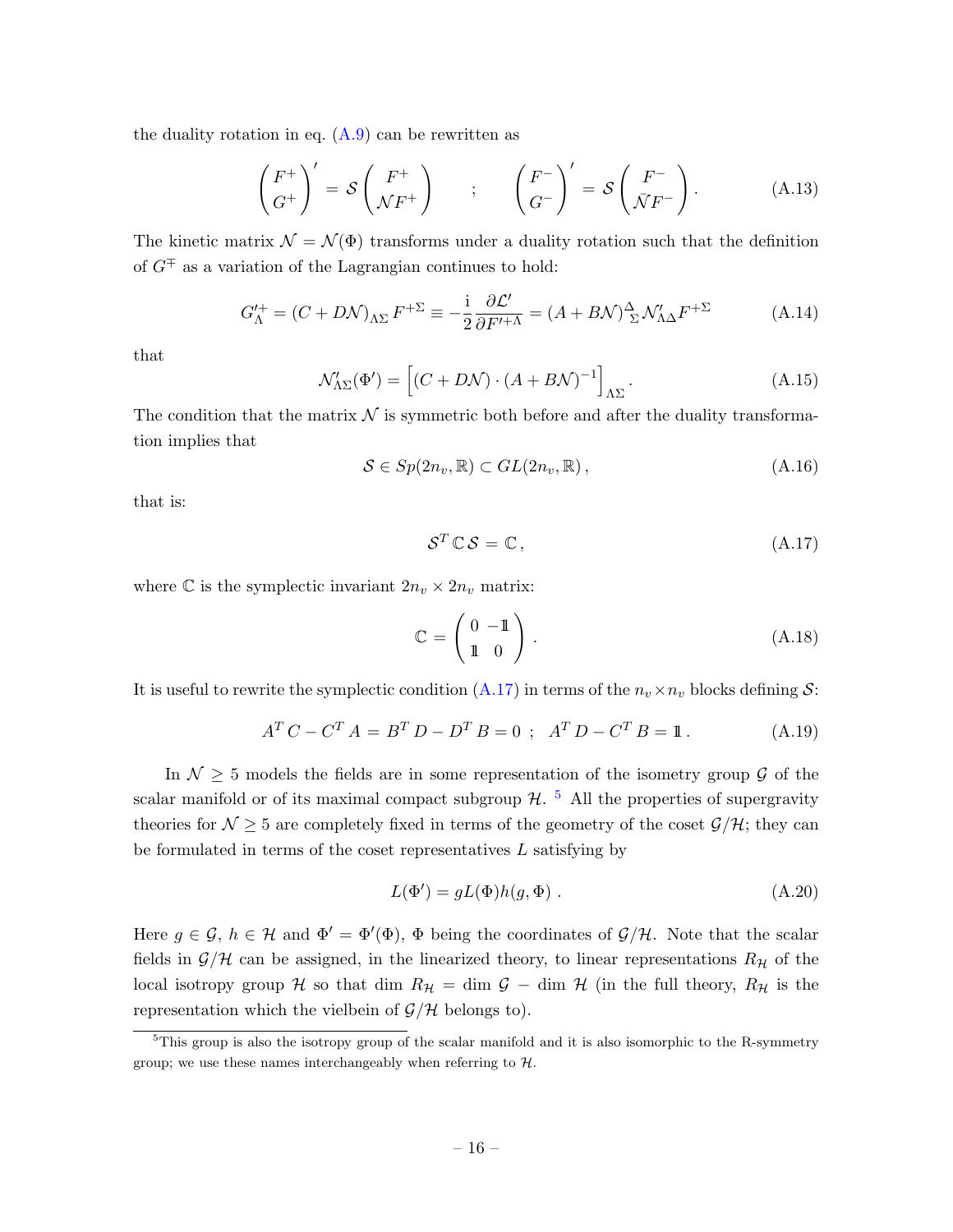Fermions in extended supergravities form representations the isotropy subgroup  $\mathcal{H}$  rather than of the isometry group  $\mathcal G$  of the scalar manifold. For example, there is the graviphoton – 2-form  $T_{AB}$  – appearing in the supersymmetry transformation law of the gravitino 1-form

$$
\delta \psi_A = \nabla \epsilon_A + \alpha T_{AB|\mu\nu} \gamma^a \gamma^{\mu\nu} \epsilon^B V_a + \cdots. \tag{A.21}
$$

Here  $\nabla$  is the covariant derivative in terms of the space-time spin connection and the composite connection of  $H$ ,  $\alpha$  is a coefficient fixed by supersymmetry,  $V^a$  is the space-time vielbein,  $A = 1, \dots, N$  is the index acted on by the automorphism group H in the fundamental representation. Here and in the following the ellipsis denote trilinear fermion terms. The 2-form field strength  $T_{AB}$  will be constructed by dressing the bare field strengths  $F^{\Lambda}$  with the coset representative  $L(\Phi)$  of  $\mathcal{G}/\mathcal{H}$ ,  $\Phi$  denoting a set of coordinates of  $\mathcal{G}/\mathcal{H}$ . The same field strength  $T_{AB}$  which appears in the gravitino transformation law is also present in the dilatino transformation law

$$
\delta \chi_{ABC} = P_{ABCD,\ell} \partial_{\mu} \phi^{\ell} \gamma^{\mu} \epsilon^D + \beta T_{[AB|\mu\nu} \gamma^{\mu\nu} \epsilon_{C]} + \cdots \tag{A.22}
$$

Here  $P_{ABCD} = P_{ABCD,\ell} d\phi^{\ell}$  is the vielbein of the scalar manifold,  $\beta$  is a coefficient fixed by supersymmetry.

In order to give the explicit dependence on scalars of  $T_{AB}$  it is necessary to recall that, according to the Gaillard–Zumino construction, the isometry group  $G$  of the scalar manifold acts on the vector  $(F^{-\Lambda}, G_{\Lambda}^-)$  (or its complex conjugate) as a subgroup of  $Sp(2n_v, \mathbb{R})$   $(n_v$  is the number of vector fields) with duality transformations interchanging electric and magnetic field strengths, as shown in [\(A.13\)](#page-15-2)

Let now  $L(\Phi)$  be the coset representative of  $\mathcal{G}/\mathcal{H}$  in the symplectic representation, namely as a  $2 n_v \times 2 n_v$  matrix belonging to  $Sp(2n_v, \mathbb{R})$  and therefore, in each theory, it can be described in terms of  $n_v \times n_v$  blocks  $A_L, B_L, C_L, D_L$  satisfying the same relations [\(A.19\)](#page-15-3) as the corresponding blocks of the generic symplectic transformation  $S$ .

Since the fermions of supergravity theories transform in a complex representation of the R-symmetry group  $\mathcal{H} \subset \mathcal{G}$ , it is useful to introduce a complex basis in the vector space of  $Sp(2n_v, \mathbb{R})$ , defined by the action of following unitary matrix:

<span id="page-16-0"></span>
$$
\mathcal{A} = \frac{1}{\sqrt{2}} \left( \begin{array}{cc} \mathbb{1} & i \mathbb{1} \\ \mathbb{1} & -i \mathbb{1} \end{array} \right),
$$

and to introduce a new matrix  $V(\Phi)$  obtained by complexifying the right index of the coset representative  $L(\Phi)$ , so as to make its transformation properties under right action of H manifest:

$$
\mathbf{V}(\Phi) = \begin{pmatrix} \mathbf{f} & \bar{\mathbf{f}} \\ \mathbf{h} & \bar{\mathbf{h}} \end{pmatrix} = L(\Phi) \mathcal{A}^{\dagger}, \tag{A.23}
$$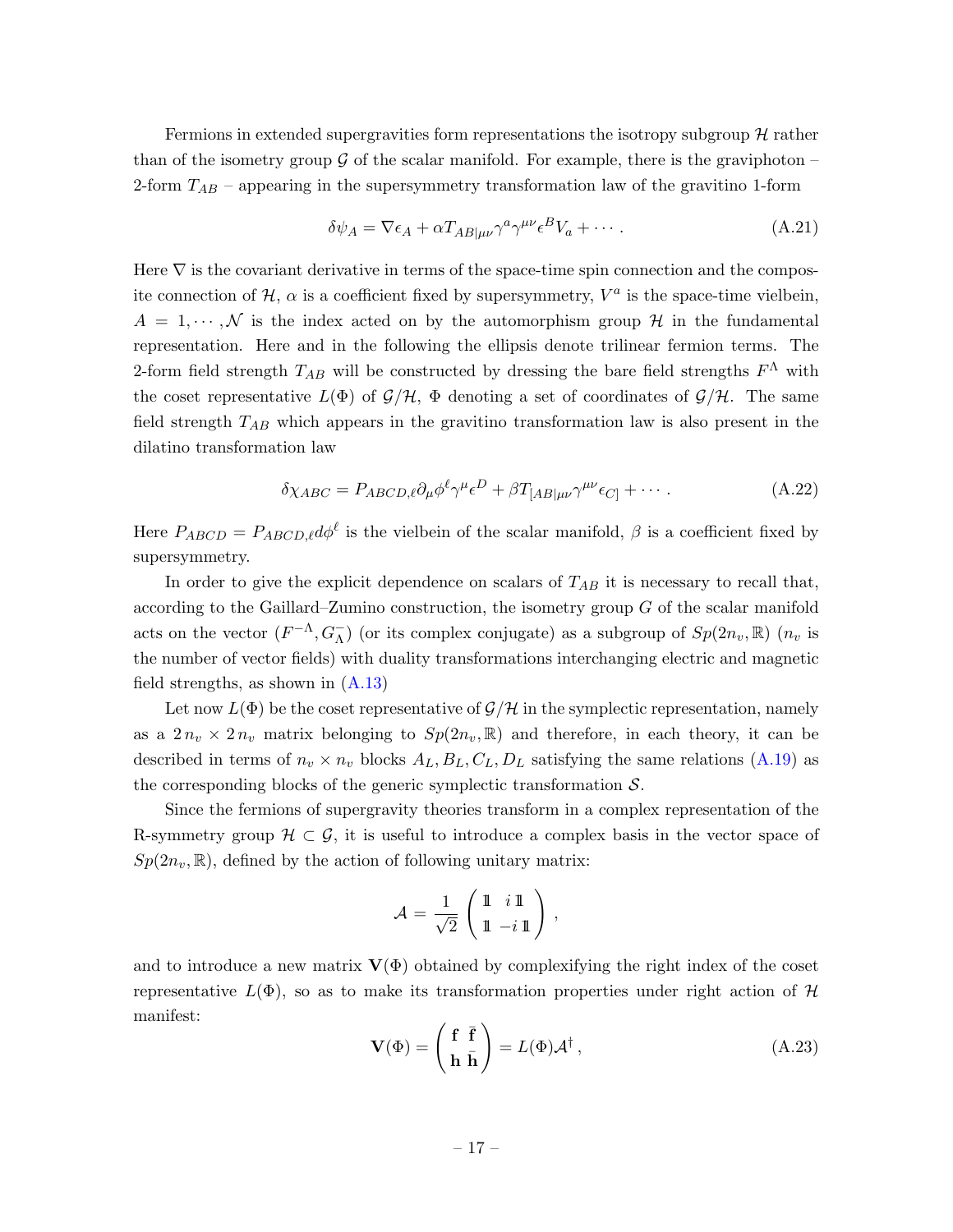where:

$$
\mathbf{f} = \frac{1}{\sqrt{2}} (A_L - iB_L) ; \ \mathbf{h} = \frac{1}{\sqrt{2}} (C_L - iD_L) .
$$

From the properties of  $L(\Phi)$  as a symplectic matrix, it is easy to derive the following properties for V:

$$
\mathbf{V}\,\eta\,\mathbf{V}^{\dagger} = -i\mathbb{C} \,;\quad \mathbf{V}^{\dagger}\,\mathbb{C}\,\mathbf{V} = i\eta \,, \tag{A.24}
$$

where the symplectic invariant matrix  $\mathbb C$  and  $\eta$  are defined as follows:

$$
\mathbb{C} = \begin{pmatrix} 0 & -1 \\ 1 & 0 \end{pmatrix} ; \eta = \begin{pmatrix} 1 & 0 \\ 0 & -1 \end{pmatrix}, \qquad (A.25)
$$

and, as usual, each block is an  $n_v \times n_v$  matrix. The above relations imply on the matrices **f** and h the following properties:

<span id="page-17-0"></span>
$$
i(\mathbf{f}^{\dagger}\mathbf{h} - \mathbf{h}^{\dagger}\mathbf{f}) = 1(\mathbf{f}^{\dagger}\mathbf{h} - \mathbf{h}^{\dagger}\mathbf{f}) = 0.
$$
 (A.26)

The  $n_v \times n_v$  blocks **f**, **h** of **V** acquire the following form

$$
\mathbf{f} = f^{\Lambda}{}_{AB}, \n\mathbf{h} = h_{\Lambda AB},
$$
\n(A.27)

where AB are indices in the two-index antisymmetric representation of  $H = SU(N) \times U(1)$ or  $SU(8)$  in  $\mathcal{N} = 8$  case. Upper  $SU(\mathcal{N})$  indices label objects in the complex conjugate representation of  $SU(N)$ :

$$
(f^{\Lambda}{}_{AB})^* = \bar{f}^{\Lambda AB} \tag{A.28}
$$

etc. Thus we have another symplectic section depending on scalars of the theory and transforming as follows

$$
\begin{pmatrix} f^{\Lambda}{}_{AB} \\ h_{\Lambda AB} \end{pmatrix}' = \mathcal{S} \begin{pmatrix} f^{\Lambda}{}_{AB} \\ h_{\Lambda AB} \end{pmatrix} . \tag{A.29}
$$

The kinetic matrix  $\mathcal N$  can be written in terms of the sub-blocks f, h, and turns out to be:

<span id="page-17-1"></span>
$$
\mathcal{N} = \mathbf{h} \, \mathbf{f}^{-1}, \qquad \mathcal{N} = \mathcal{N}^t \,, \tag{A.30}
$$

transforming projectively under  $Sp(2n_v, \mathbb{R})$  duality rotations as already shown in the previous section. By using  $(A.26)$  and  $(A.30)$  we find that

$$
(\mathbf{f}^t)^{-1} = \mathrm{i}(\mathcal{N} - \bar{\mathcal{N}})\bar{\mathbf{f}},\tag{A.31}
$$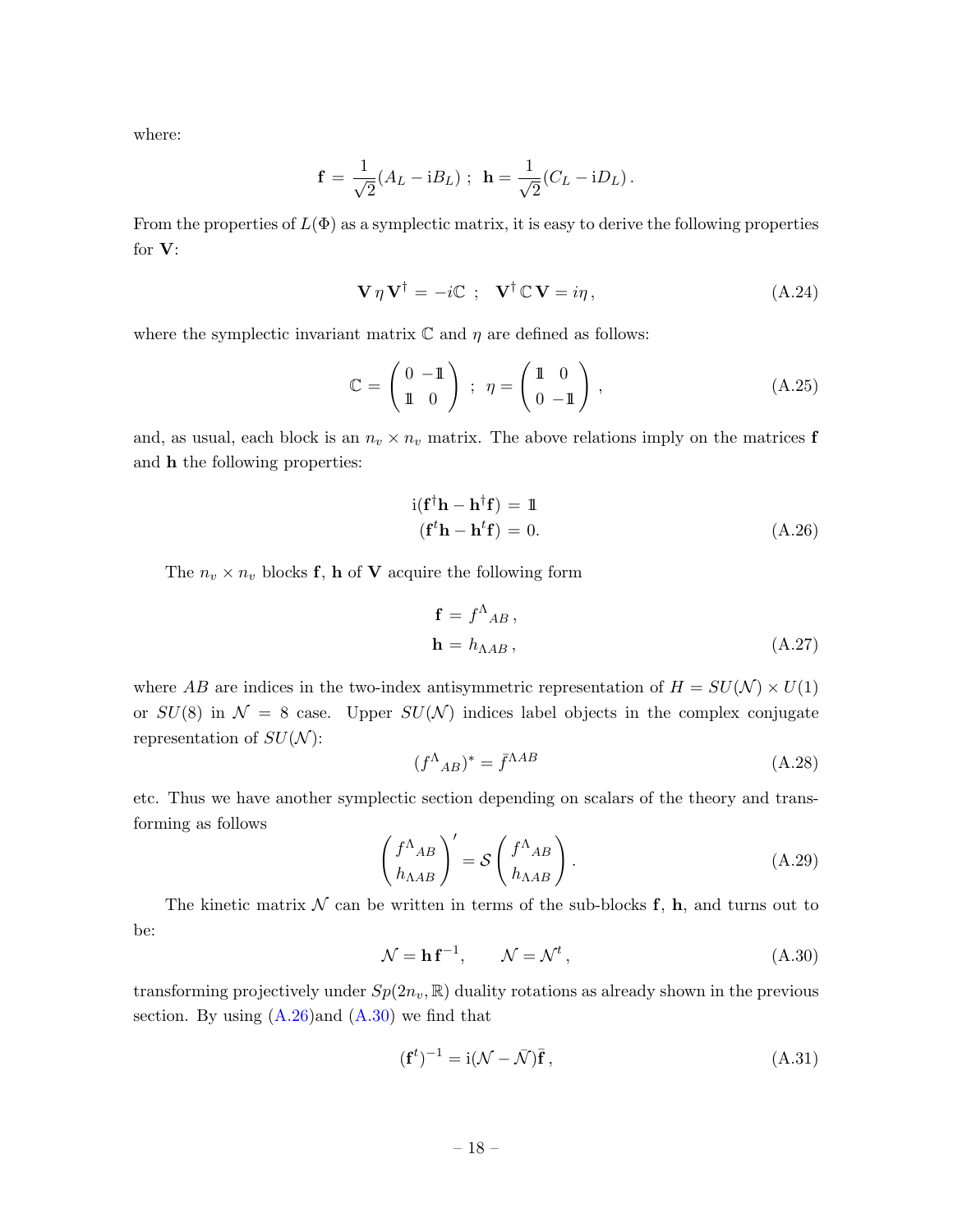that is

<span id="page-18-2"></span>
$$
(\mathbf{f}^{-1})^{AB}_{\ \Lambda} = \mathrm{i}(\mathcal{N} - \bar{\mathcal{N}})_{\Lambda\Sigma} \bar{f}^{\Sigma \, AB} \,. \tag{A.32}
$$

For the symplectic product in general  $\langle | \rangle$ , one can use the convention

$$
\langle \mathcal{A} | \mathcal{B} \rangle \equiv \mathcal{B}^{\Lambda} \mathcal{A}_{\Lambda} - \mathcal{B}_{\Lambda} \mathcal{A}^{\Lambda} . \tag{A.33}
$$

In particular, a symplectic invariant can be constructed using one symplectic section depending on field strength and its dual  $(F^{\pm}, G^{\pm})$  and the other one depending on scalars  $(f, h)$ 

<span id="page-18-0"></span>
$$
T_{AB}^{\pm} = (f^{\Lambda}_{AB}, h_{\Lambda AB}) \begin{pmatrix} 0 & -\mathbb{1} \\ \mathbb{1} & 0 \end{pmatrix} \begin{pmatrix} F^{\pm \Lambda} \\ G^{\pm}_{\Lambda} \end{pmatrix} . \tag{A.34}
$$

Here  $T_{AB}^{\pm}$  is a *G*-invariant since  $S^T \mathbb{C} S = \mathbb{C}$ , but it transforms under the group  $\mathcal{H}$ . Thus, the graviphoton and its conjugate are

<span id="page-18-1"></span>
$$
T_{AB}^{-} = h_{\Lambda AB} F^{-\Lambda} - f^{\Lambda}{}_{AB} G_{\Lambda}^{-},
$$
  

$$
\bar{T}^{-AB} = (T_{AB}^{-})^* = \bar{h}_{\Lambda}{}^{AB} F^{+\Lambda} - \bar{f}^{\Lambda AB} G_{\Lambda}^{+}.
$$
 (A.35)

Note that, in classical supergravity, the graviphoton satisfies the constraint shown in eq. [\(3.1\)](#page-7-6) as a consequence of eqs.  $(A.30)$ ,  $(A.12)$ . It is an H-covariant form of what is known as a twisted selfduality constraint, covariant under  $G$  transformations.

The constraint eq.  $(3.1)$  is known as *linear twisted self-duality constraint*. It can be given in the following form. We can use a 56-dimensional real symplectic vector of field strengths

$$
\mathcal{F} \equiv \begin{pmatrix} F^{\Lambda} \\ G_{\Lambda} \end{pmatrix}, \tag{A.36}
$$

that transforms in the 56 of  $E_{7(7)} \subset Sp(56, \mathbb{R})$ . The scalars of the theory are described by the symplectic section

$$
\mathcal{V}_{AB} \equiv \begin{pmatrix} f^{\Lambda}{}_{AB} \\ h_{\Lambda\,AB} \end{pmatrix} . \tag{A.37}
$$

The period matrix is defined by the property

$$
h_{\Lambda AB} = \mathcal{N}_{\Lambda \Sigma} f^{\Sigma}{}_{AB} \,. \tag{A.38}
$$

This relation of the components of the section  $V_{IJ}$  with the components of the symplectic  $E_{7(7)}/SU(8)$  coset representative imply the constraints

$$
\langle \mathcal{V}_{AB} | \overline{\mathcal{V}}^{CD} \rangle = -2i \delta_{AB}{}^{CD}, \qquad \langle \mathcal{V}_{AB} | \mathcal{V}_{CD} \rangle = 0. \qquad (A.39)
$$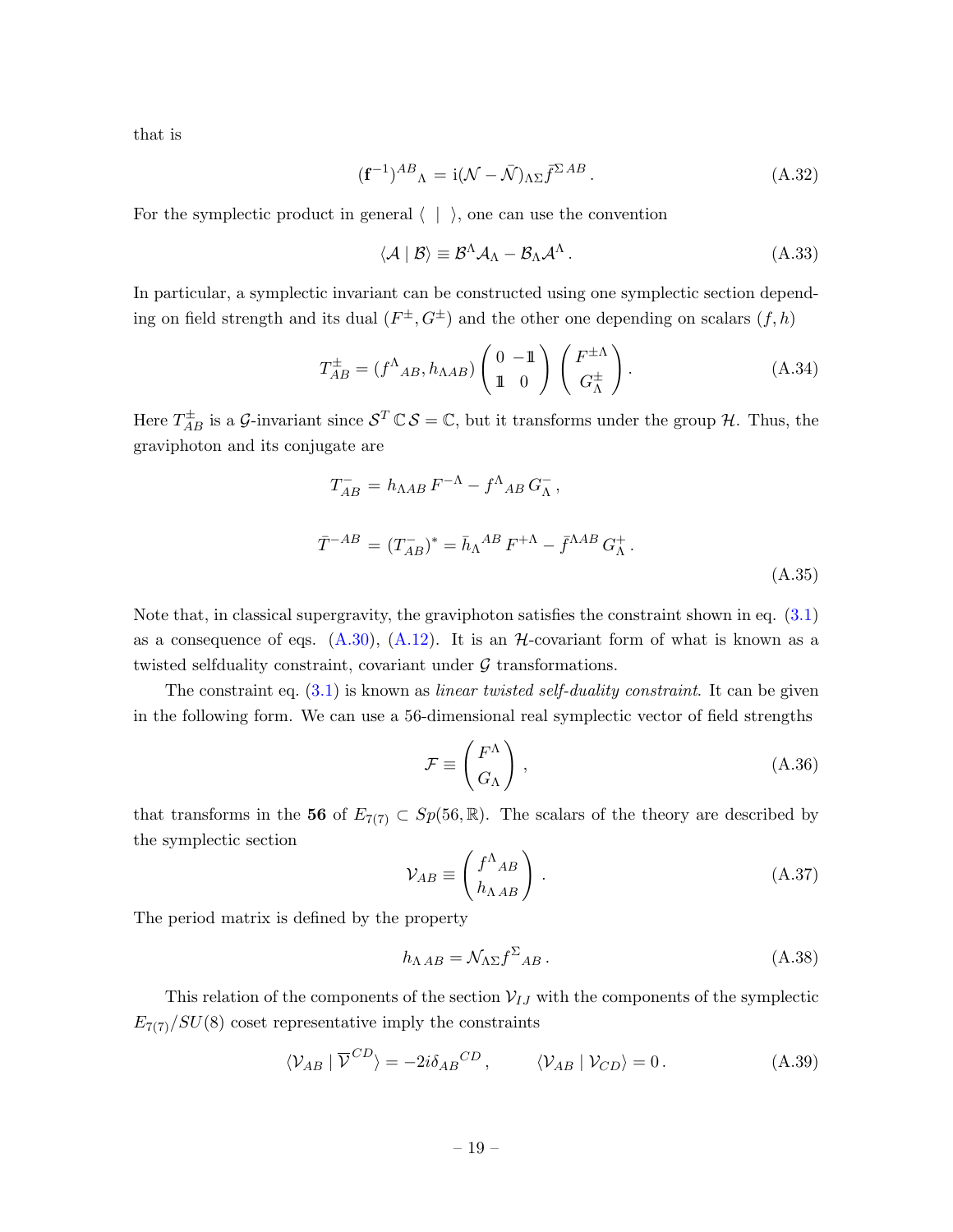The graviphoton field strength is defined by

<span id="page-19-2"></span>
$$
T_{AB} \equiv \langle V_{AB} | \mathcal{F} \rangle, \tag{A.40}
$$

and its self- and anti-self-dual parts are

$$
T_{AB}^{\pm} \equiv \langle V_{AB} | \mathcal{F}^{\pm} \rangle. \tag{A.41}
$$

They all transform under compensating  $SU(8)$  transformations only. Since the  $H$ -tensor  $T_{AB}$ is complex, we have

$$
T^{AB \pm} = \overline{(T_{AB}^{\mp})} \,. \tag{A.42}
$$

Finally, the linear twisted self-duality constraint eq. [\(A.12\)](#page-14-3), is equivalent to the vanishing of

$$
\overline{T}^{AB} = \overline{(T_{AB}^+)} = 0. \tag{A.43}
$$

We are now able to derive some differential relations using the Maurer–Cartan equations obeyed by the scalars through the embedded coset representative V. Indeed, let  $\Gamma = \mathbf{V}^{-1} d\mathbf{V}$ be the  $Sp(2n_v, \mathbb{R})$  Lie algebra left invariant one form satisfying:

$$
d\Gamma + \Gamma \wedge \Gamma = 0. \tag{A.44}
$$

In terms of  $(f, h)$ ,  $\Gamma$  has the following form:

<span id="page-19-0"></span>
$$
\Gamma \equiv \mathbf{V}^{-1}d\mathbf{V} = \begin{pmatrix} \mathrm{i}(\mathbf{f}^{\dagger}d\mathbf{h} - \mathbf{h}^{\dagger}d\mathbf{f}) & \mathrm{i}(\mathbf{f}^{\dagger}d\bar{\mathbf{h}} - \mathbf{h}^{\dagger}d\bar{\mathbf{f}}) \\ -\mathrm{i}(\mathbf{f}^{\dagger}d\mathbf{h} - \mathbf{h}^{\dagger}d\mathbf{f}) & -\mathrm{i}(\mathbf{f}^{\dagger}d\bar{\mathbf{h}} - \mathbf{h}^{\dagger}d\bar{\mathbf{f}}) \end{pmatrix} \equiv \begin{pmatrix} \Omega^{(H)} & \bar{\mathcal{P}} \\ \mathcal{P} & \bar{\Omega}^{(H)} \end{pmatrix}, \quad (A.45)
$$

where the  $n_v \times n_v$  sub-blocks  $\Omega^{(H)}$  and P embed the H-connection and the vielbein of  $\mathcal{G}/\mathcal{H}$ respectively. This identification follows from the Cartan decomposition of the  $Sp(2n_v, \mathbb{R})$  Lie algebra.

From [\(A.23\)](#page-16-0) and [\(A.45\)](#page-19-0), we obtain the  $(n_v \times n_v)$  matrix equation:

<span id="page-19-1"></span>
$$
D(\Omega)\mathbf{f} = \bar{\mathbf{f}} \mathcal{P},
$$
  

$$
D(\Omega)\mathbf{h} = \bar{\mathbf{h}} \mathcal{P},
$$
 (A.46)

together with their complex conjugates. The  $H$ -connection is

$$
\Omega^{(H)} = i[\mathbf{f}^{\dagger}(D\mathbf{h} + \mathbf{h}\omega) - \mathbf{h}^{\dagger}(D\mathbf{f} + \mathbf{f}\omega)] = \omega \mathbb{1}, \qquad (A.47)
$$

where we have used:

$$
D\mathbf{h} = \bar{\mathcal{N}} D\mathbf{f}; \quad \mathbf{h} = \mathcal{N}\mathbf{f}, \tag{A.48}
$$

which follow from  $(A.46)$  and the fundamental identity  $(A.26)$ . Furthermore, using the same relations, the embedded vielbein  $P$  can be written as follows

$$
\mathcal{P} = -i(\mathbf{f}^t D\mathbf{h} - \mathbf{h}^t D\mathbf{f}) = i\mathbf{f}^t (\mathcal{N} - \bar{\mathcal{N}}) D\mathbf{f},
$$
\n(A.49)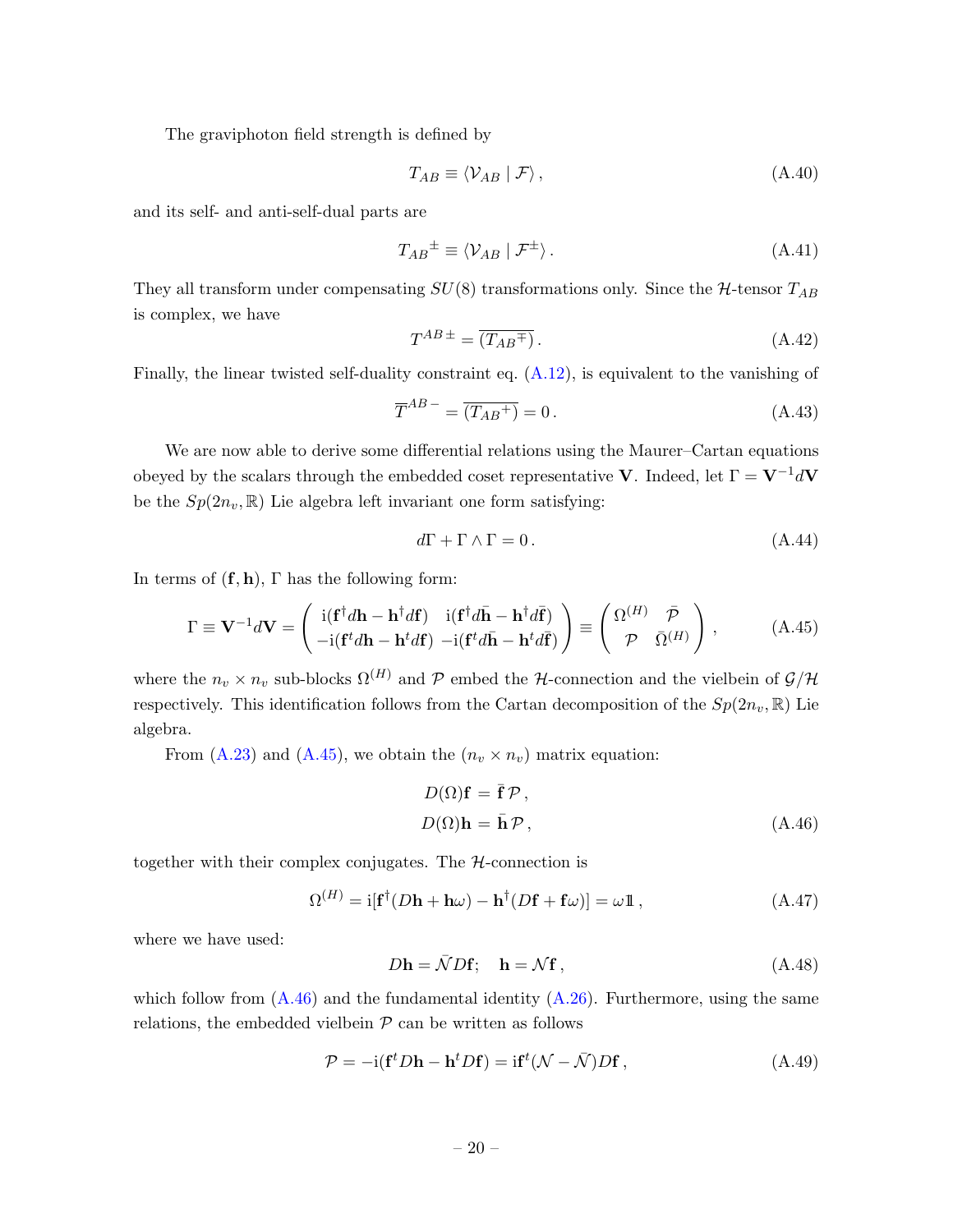and

$$
D(\omega)f^{\Lambda}{}_{AB} = \frac{1}{2}\bar{f}^{\Lambda CD}P_{ABCD}.\tag{A.50}
$$

For  $N > 4$ , P coincides with the vielbein  $P_{ABCD}$  of the relevant  $\mathcal{G}/\mathcal{H}$ .

This equation is a part of the Maurer-Cartan equation

$$
D\mathcal{V}_{AB} = \frac{1}{2} \mathcal{P}_{ABCD} \overline{\mathcal{V}}^{CD}, \qquad (A.51)
$$

where D is the H-covariant derivative and  $P_{ABCD}$  the vielbein 1-form on the scalar manifold. Using the definition of the graviphoton field strength  $(A.40)$  we also find that

$$
DT_{AB} = \frac{1}{2} \mathcal{P}_{ABCD} \wedge \overline{T}^{CD}, \qquad (A.52)
$$

and its complex conjugate.

It is useful in the context of black holes to define the central charges, as integrals over the dressed, scalar dependent graviphoton,  $Z_{AB}$  and  $\bar{Z}^{AB}$  and symplectic doublet charges Q which are integrals over field strength's  $F$  and  $G$  which are scalar independent. These are related as follows

$$
\frac{1}{2}Z_{AB}\bar{Z}^{AB} = -\frac{1}{2}Q^t\mathcal{M}(\mathcal{N})Q\,,\tag{A.53}
$$

where  $\mathbb C$  is the symplectic metric while  $\mathcal M(\mathcal N)$  and  $Q$  are:

$$
\mathcal{M}(\mathcal{N}) = \begin{pmatrix} 1 & -\text{Re}\mathcal{N} \\ 0 & 1 \end{pmatrix} \cdot \begin{pmatrix} \text{Im}\mathcal{N} & 0 \\ 0 & \text{Im}\mathcal{N}^{-1} \end{pmatrix} \cdot \begin{pmatrix} 1 & 0 \\ -\text{Re}\mathcal{N} & 1 \end{pmatrix} = \mathbb{C}\,\mathbf{V}\,\mathbf{V}^{\dagger}\,\mathbb{C},\tag{A.54}
$$

$$
Q = \begin{pmatrix} p^{\Lambda} \\ q_{\Lambda} \end{pmatrix} . \tag{A.55}
$$

More useful relations follow

$$
\mathbf{f} \mathbf{f}^{\dagger} = -i \left( \mathcal{N} - \bar{\mathcal{N}} \right)^{-1},
$$
\n
$$
\mathbf{h} \mathbf{h}^{\dagger} = -i \left( \bar{\mathcal{N}}^{-1} - \mathcal{N}^{-1} \right)^{-1} \equiv -i \mathcal{N} \left( \mathcal{N} - \bar{\mathcal{N}} \right)^{-1} \bar{\mathcal{N}},
$$
\n
$$
\mathbf{h} \mathbf{f}^{\dagger} = \mathcal{N} \mathbf{f} \mathbf{f}^{\dagger},
$$
\n
$$
\mathbf{f} \mathbf{h}^{\dagger} = \mathbf{f} \mathbf{f}^{\dagger} \bar{\mathcal{N}}.
$$
\n(A.56)

#### <span id="page-20-0"></span>B Integrability of the deformed twisted self-duality in  $N \geq 5$  models

In this appendix we use matrix-like notation and omit the Lorentz,  $\mathcal{G}, \mathcal{H}$  indices.

$$
\mathbf{f}^{-1}\overline{\mathbf{f}}^{-1} = \overline{\mathbf{f}}^{-1}\mathbf{f}^{-1} = i(\mathcal{N} - \overline{\mathcal{N}}),
$$
\n(B.1)

$$
X\bar{X} = \lambda^2 \mathbf{f}^{-1} \Delta \mathbf{f} \bar{\mathbf{f}}^{-1} \bar{\Delta} \bar{\mathbf{f}} = \lambda^2 \mathbf{f}^{-1} \Delta \mathbf{M} \bar{\Delta} \bar{\mathbf{M}} \mathbf{f},
$$
(B.2)

$$
(X\bar{X})^n = \lambda^{2n} \mathbf{f}^{-1} (\Delta \mathbf{M} \bar{\Delta} \bar{\mathbf{M}})^n \mathbf{f},\tag{B.3}
$$

$$
X(\mathcal{N} - \bar{\mathcal{N}}) = \lambda \mathbf{f}^{-1} \Delta \mathbf{f}(\mathcal{N} - \bar{\mathcal{N}}) = -i\lambda \mathbf{f}^{-1} \Delta \mathbf{f}(\mathbf{f}^{-1} \bar{\mathbf{f}}^{-1}) = -i\lambda \mathbf{f}^{-1} \Delta \bar{\mathbf{f}}^{-1}.
$$
 (B.4)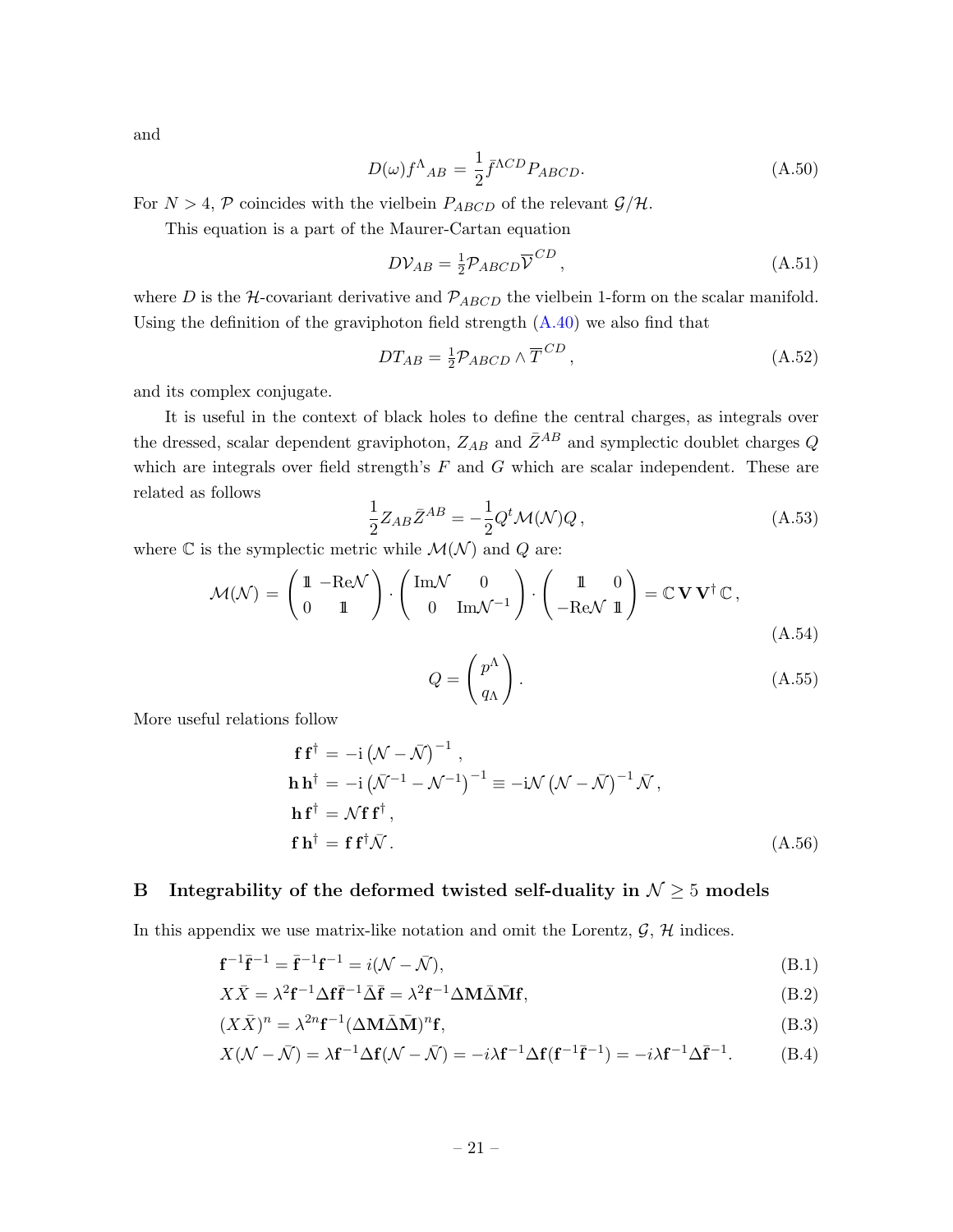We consider the following action,

$$
\mathcal{L} = \alpha F^{+} (1 - X\bar{X})^{-1} X (\mathcal{N} - \bar{\mathcal{N}}) F^{-} + \beta F^{+} (1 - X\bar{X})^{-1} (\mathcal{N} - X\bar{X}\bar{\mathcal{N}}) F^{+} + \text{h.c.}, \quad (B.5)
$$

where  $\alpha$  and  $\beta$  are complex constants. We rewrite this action by using the identities. The first term can be rewritten as

$$
\alpha F^{+}(1 - X\bar{X})^{-1}X(\mathcal{N} - \bar{\mathcal{N}})F^{-}
$$
  
\n
$$
= \alpha F^{+} \sum_{n=0} (X\bar{X})^{n}X(\mathcal{N} - \bar{\mathcal{N}})F^{-}
$$
  
\n
$$
= -i\alpha F^{+} \sum_{n=0} \lambda^{2n+1} \mathbf{f}^{-1}(\Delta \mathbf{M} \bar{\Delta} \bar{\mathbf{M}})^{n} \mathbf{f} \times \mathbf{f}^{-1} \Delta \bar{\mathbf{f}}^{-1} F^{-}
$$
  
\n
$$
= -i\alpha F^{+} \sum_{n=0} \lambda^{2n+1} \mathbf{f}^{-1}(\Delta \mathbf{M} \bar{\Delta} \bar{\mathbf{M}})^{n} \Delta \bar{\mathbf{f}}^{-1} F^{-}.
$$
 (B.6)

The hermitian conjugate of this action is

$$
i\bar{\alpha}F^{-}\sum_{n=0} \lambda^{2n+1}\bar{\mathbf{f}}^{-1}(\bar{\Delta}\bar{\mathbf{M}}\Delta\mathbf{M})^{n}\bar{\Delta}\mathbf{f}^{-1}F^{+}
$$
  
=  $i\bar{\alpha}F^{+}\sum_{n=0} \lambda^{2n+1}\mathbf{f}^{-1}(\Delta\mathbf{M}\bar{\Delta}\bar{\mathbf{M}})^{n}\Delta\bar{\mathbf{f}}^{-1}F^{-} + \text{tot.div},$  (B.7)

where we have used the partial integral, and note that  $\bar{\Delta}$  becomes  $\Delta$  by raising and lowering Lorentz indices, which do not change the sign.

The second term becomes

$$
\beta F^{+}(1 - X\bar{X})^{-1}(\mathcal{N} - X\bar{X}\bar{\mathcal{N}})F^{+}
$$
\n
$$
= \beta F^{+}(1 - X\bar{X})^{-1}\{(\mathcal{N} - \bar{\mathcal{N}}) - (1 - X\bar{X})\bar{\mathcal{N}}\}F^{+}
$$
\n
$$
= \beta F^{+}\mathcal{N}F^{+} + \beta F^{+}\sum_{n=1}^{n=1} (X\bar{X})^{n}(\mathcal{N} - \bar{\mathcal{N}})F^{+}
$$
\n
$$
= \beta F^{+}\mathcal{N}F^{+} + \beta F^{+}\sum_{n=1}^{n=1} \lambda^{2n} \mathbf{f}^{-1}(\Delta \mathbf{M}\bar{\Delta}\bar{\mathbf{M}})^{n} \mathbf{f}(\mathcal{N} - \bar{\mathcal{N}})F^{+}
$$
\n
$$
= \beta F^{+}\mathcal{N}F^{+} + \beta F^{+}\sum_{n=1}^{n=1} \lambda^{2n} \mathbf{f}^{-1}(\Delta \mathbf{M}\bar{\Delta}\bar{\mathbf{M}})^{n-1}\Delta \mathbf{M}\bar{\Delta}\bar{\mathbf{f}}(\mathcal{N} - \bar{\mathcal{N}})F^{+}
$$
\n
$$
= \beta F^{+}\mathcal{N}F^{+} + \beta F^{+}\sum_{n=1}^{n=1} \lambda^{2n} \mathbf{f}^{-1}(\Delta \mathbf{M}\bar{\Delta}\bar{\mathbf{M}})^{n-1}\Delta \mathbf{M}\bar{\Delta}\bar{\mathbf{f}}(\mathcal{N} - \bar{\mathcal{N}})F^{+}
$$
\n
$$
= \beta F^{+}\mathcal{N}F^{+} - i\beta F^{+}\mathbf{f}^{-1}\sum_{n=1}^{n=1} \lambda^{2n}(\Delta \mathbf{M}\bar{\Delta}\bar{\mathbf{M}})^{n-1}\Delta \mathbf{M}\bar{\Delta}\mathbf{f}^{-1}F^{+}.
$$
\n(B.8)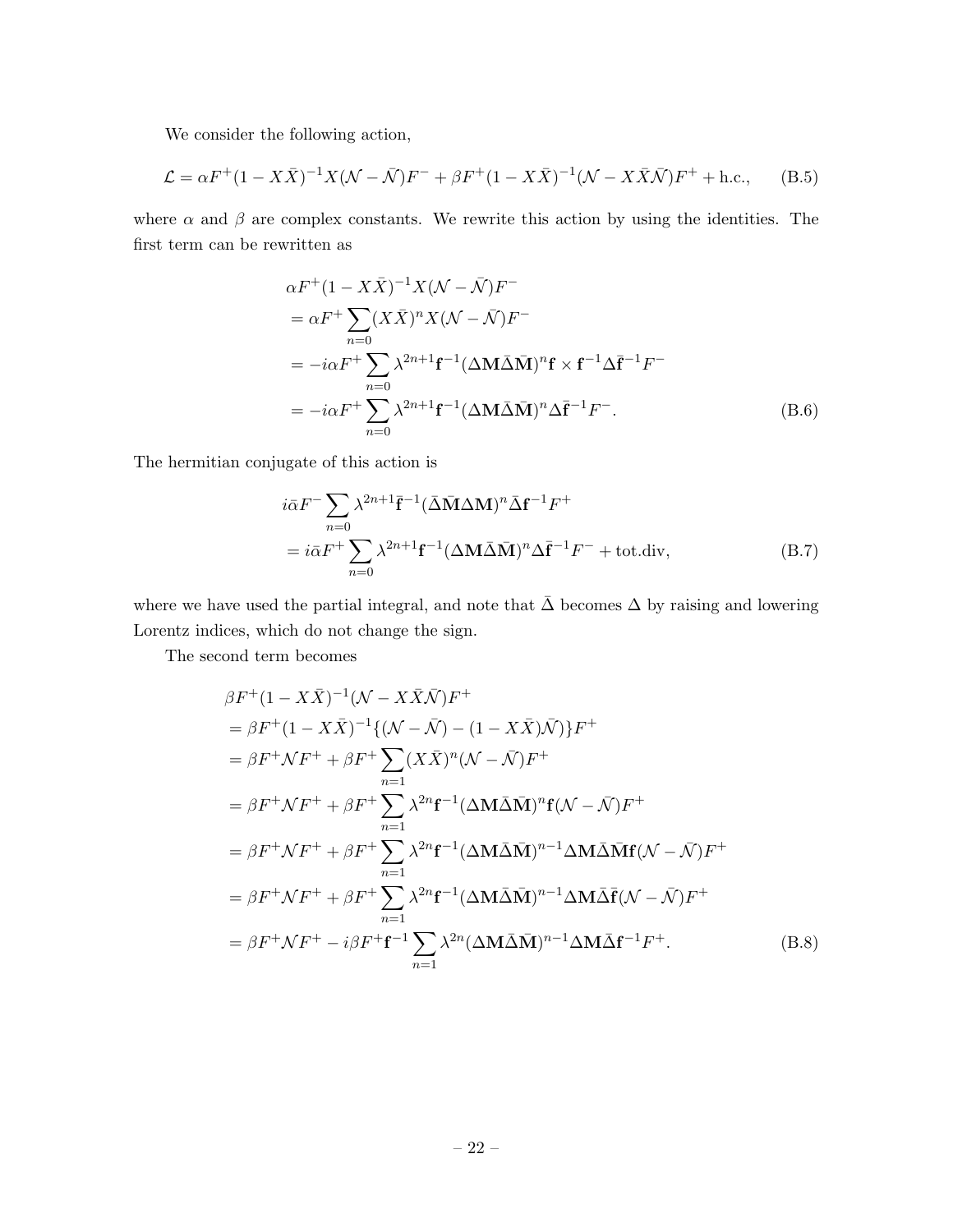Therefore the Lagrangian becomes

$$
\mathcal{L} = \beta F^{+} \mathcal{N} F^{+} - i \beta F^{+} \mathbf{f}^{-1} \sum_{n=1}^{\infty} \lambda^{2n} (\Delta \mathbf{M} \bar{\Delta} \bar{\mathbf{M}})^{n-1} \Delta \mathbf{M} \bar{\Delta} \mathbf{f}^{-1} F^{+}
$$
  
+ 2(Im $\alpha$ )  $F^{+} \sum_{n=0}^{\infty} \lambda^{2n+1} \mathbf{f}^{-1} (\Delta \mathbf{M} \bar{\Delta} \bar{\mathbf{M}})^{n} \Delta \bar{\mathbf{f}}^{-1} F^{-}$   
+  $\bar{\beta} F^{-} \bar{\mathcal{N}} F^{-} + i \bar{\beta} F^{-} \bar{\mathbf{f}}^{-1} \sum_{n=1}^{\infty} \lambda^{2n} (\bar{\Delta} \bar{\mathbf{M}} \Delta \mathbf{M})^{n-1} \bar{\Delta} \bar{\mathbf{M}} \Delta \bar{\mathbf{f}}^{-1} F^{-} + \text{tot. div.}$  (B.9)

Let us recall the form of dual tensor  $G$ , and rewrite it with identities.

$$
G^{+} = (1 - X\bar{X})^{-1}[X(\mathcal{N} - \bar{\mathcal{N}})F^{-} + (\mathcal{N} - X\bar{X}\bar{\mathcal{N}})F^{+}]
$$
  
=  $-i\sum_{n=0} \lambda^{2n+1} \mathbf{f}^{-1} (\Delta \mathbf{M} \bar{\Delta} \bar{\mathbf{M}})^{n} \Delta \bar{\mathbf{f}}^{-1}F^{-} + \mathcal{N}F^{+} - i\mathbf{f}^{-1} \sum_{n=1} \lambda^{2n} (\Delta \mathbf{M} \bar{\Delta} \bar{\mathbf{M}})^{n-1} \Delta \mathbf{M} \bar{\Delta} \mathbf{f}^{-1}F^{+}.$   
(B.10)

On the other hand,

$$
G^{+} = \frac{i}{2} \frac{\partial S}{\partial F^{+}}
$$
  
=  $i(\text{Im}\alpha) \sum_{n} \lambda^{2n+1} \mathbf{f}^{-1} (\Delta \mathbf{M} \bar{\Delta} \bar{\mathbf{M}})^{n} \Delta \bar{\mathbf{f}}^{-1} F^{-} + i\beta \mathcal{N} F^{+}$  (B.11)

$$
+\beta \mathbf{f}^{-1} \sum_{n=1}^{n=0} \lambda^{2n} (\Delta \mathbf{M} \bar{\Delta} \bar{\mathbf{M}})^{n-1} \Delta \mathbf{M} \bar{\Delta} \mathbf{f}^{-1} F^{+}.
$$
 (B.12)

Note that we have performed partial integrals, lowering and raising operations in the above. Thus, by choosing  $\alpha = -i$  and  $\beta = -i$ , we can reproduce the deformed dual tensor G from the action.

We would like to check the integrability condition  $(3.11)$  more carefully. As a simple example consider the first (i.e.  $\mathcal{O}(\lambda^2)$ ) correction discussed in sec. [4,](#page-8-0) but dressed with scalars:

$$
\mathcal{L} = -iF^{+}X\bar{X}(\mathcal{N} - \bar{\mathcal{N}})F^{+} + \text{h.c.} = -i\lambda^{2}F^{+}\mathbf{f}^{-1}\Delta\mathbf{M}\bar{\Delta}\mathbf{f}^{-1}F^{+} + \text{h.c.} \tag{B.13}
$$

Here

$$
f^{\Sigma}{}_{AB}(\bar{f}^{-1}){}_{C D \Sigma} = M_{ABCD}.\tag{B.14}
$$

From the identity, the conjugate to eq.[\(A.32\)](#page-18-2) we get

$$
(\bar{f}^{-1})_{CD\Sigma} = i(\mathcal{N} - \bar{\mathcal{N}})_{\Sigma\Lambda} f^{\Lambda}{}_{CD},
$$
\n(B.15)

and

$$
M_{ABCD} = i f^{\Sigma}{}_{AB} (\mathcal{N} - \bar{\mathcal{N}})_{\Sigma\Lambda} f^{\Lambda}{}_{CD}.
$$
 (B.16)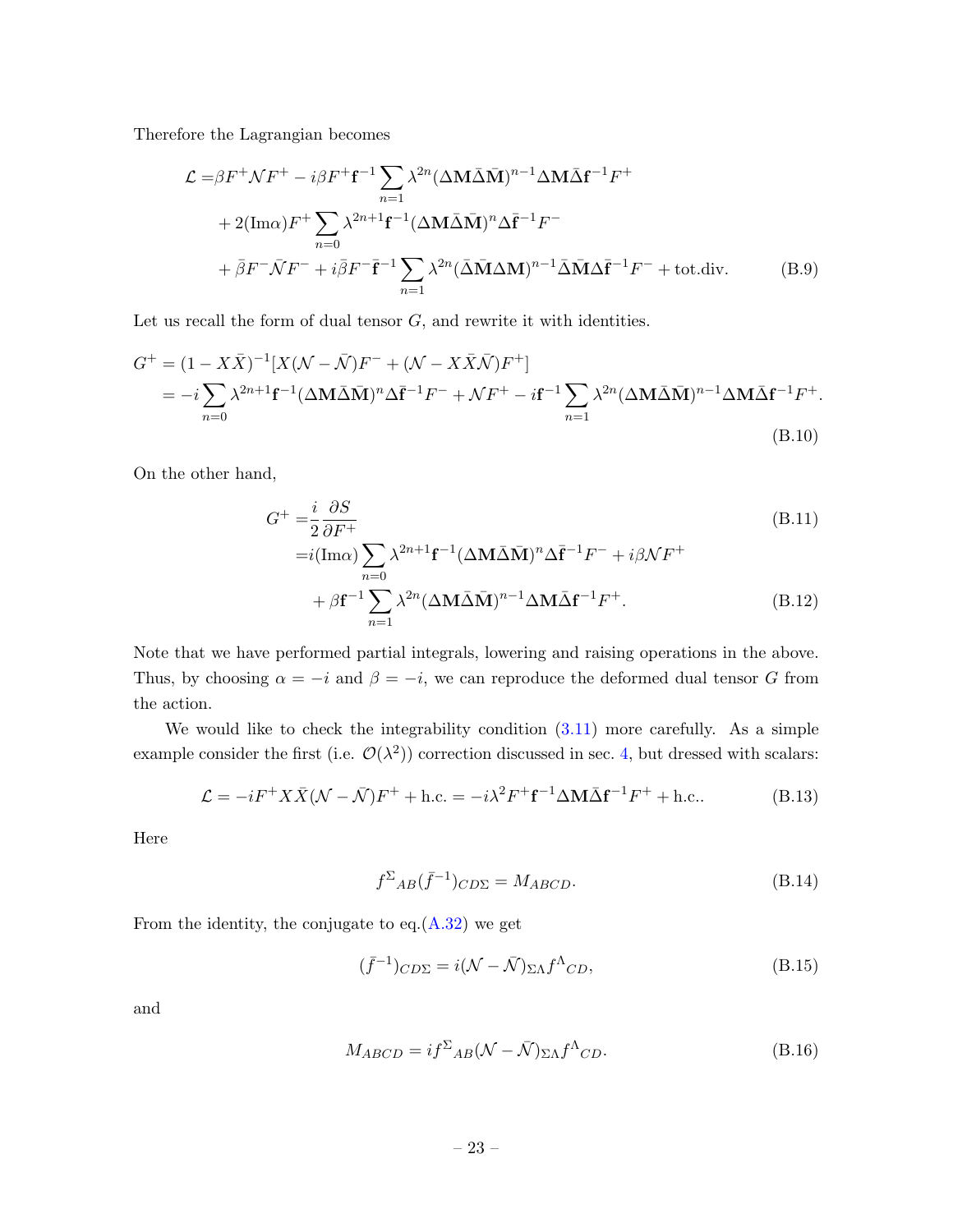Then, the part of the action can be written as

$$
iF^+(f^{-1})^{AB}\Delta f^{\Sigma}{}_{AB}(\mathcal{N}-\bar{\mathcal{N}})_{\Sigma\Lambda'}f^{\Lambda'}{}_{CD}\bar{\Delta}(f^{-1})^{CD}F^+\tag{B.17}
$$

and

$$
F^+(f^{-1})^{AB} \Delta M_{ABCD} \bar{\Delta} (f^{-1})^{CD} F^+.
$$
 (B.18)

Note that on an  $H$ -invariant the covariant derivative is a simple one:

<span id="page-23-0"></span>
$$
DS = dS. \tag{B.19}
$$

For  $S = K_{AB}\bar{K}^{AB}$  we find that

$$
DK_{AB} = dK_{AB} + B_{[A}{}^{C}K_{CB]}
$$
\n(B.20)

and

$$
\bar{D}\bar{K}^{AB} = d\bar{K}_{AB} + \bar{B}^{[A}{}_{C}\bar{K}^{CB]}.
$$
\n(B.21)

To agree with  $DS = dS$  we need the *H*-connection to be antihermitian

<span id="page-23-1"></span>
$$
B = -B^{\dagger}.
$$
 (B.22)

Now we present [\(B.18\)](#page-23-0) as follows

$$
\tilde{F}^{AB} \overrightarrow{\Delta} \tilde{M}_{AB} \tag{B.23}
$$

where we have defined

$$
\tilde{M}_{AB} \equiv M_{AB\ CD} \,\bar{\Delta} \,(f^{-1})^{CD} F^+ \qquad \tilde{F}^{AB} \equiv i F^+ (f^{-1})^{AB} \tag{B.24}
$$

since we are only interested in  $H$ -covariant properties. We perform partial integration in [\(B.23\)](#page-23-1) and use the fact that d becomes  $-d$  and our  $\Delta$  has 2 factors  $d + B$ , each becomes  $-d + B<sup>T</sup>$  to act to the left. We use the antihermitian property of B and replace it by  $-d-\bar{B}$ . Since  $\Delta$  has 2 of these factors we find that

$$
\tilde{F}^{AB} \overrightarrow{\Delta} \tilde{M}_{AB} = \tilde{F}^{AB} \overleftarrow{\Delta} \tilde{M}_{AB}.
$$
\n(B.25)

The action acquires a form

$$
iF^+(f^{-1})^{AB} \overleftarrow{\Delta} M_{ABCD} \overrightarrow{\Delta} (f^{-1})^{CD} F^+.
$$
 (B.26)

This is a confirmation of a consistency condition at this level. In the linear approximation it gives a local amplitude which has at least 6 points

$$
\langle h^{++}h^{++}h^{--}h^{--}v^+v^+\rangle + \text{h.c.}
$$
 (B.27)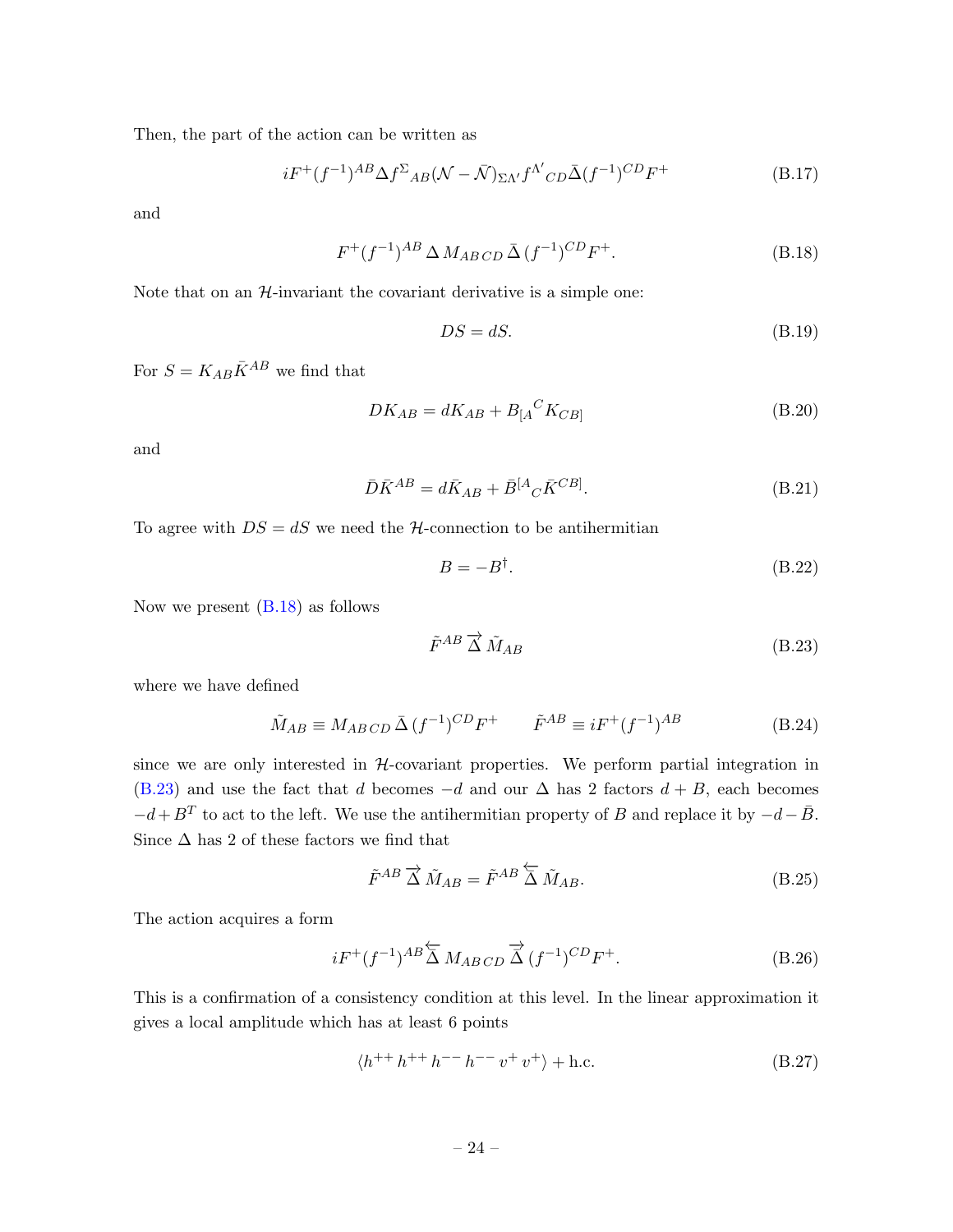and more. But is also seems to hint towards some kind of  $U(1)$  anomaly

$$
\langle h^{++} h^{++} h^{--} h^{--} v^+ v^+ \rangle - \text{h.c.}.
$$
 (B.28)

We know from [\[10\]](#page-27-1) that the  $U(1)$  subgroup in  $H = U(5)$  in  $\mathcal{N} = 5$  and  $H = U(6)$  in  $\mathcal{N} = 6$ are anomaly free, in  $H = SU(8)$  in  $\mathcal{N} = 8$  there is no  $U(1)$  subgroup. Moreover, it was established more recently that there is no one-loop anomaly in  $\mathcal{N} \geq 5$  supergravities.

# <span id="page-24-0"></span>C Examples of symplectic sections  $(f, h)$

The action and supersymmetry rules of  $\mathcal{N} = 5$  supergravity were given in [\[30\]](#page-28-1). The symplectic sections were presented in [\[31\]](#page-28-2), and we refer to notations and details in [\[31\]](#page-28-2). The theory has 5 complex scalars  $z^i$ , and  $Λ = ij$  and the symplectic section is:

$$
f^{ij}_{AB} = \left( e_1 \delta_{AB}^{ij} + \frac{e_1}{2} \epsilon^{ijABm} z_m + 2e_2 \delta_{[i}^{[A} z^{B]} z_{j]} \right) , \qquad i = 1, 2, 3, 4, 5 , \qquad (C.1)
$$

$$
h_{ij|AB} = \mathcal{N}_{ij|mn} f^{mn}{}_{AB},\tag{C.2}
$$

$$
\mathcal{N}_{ij|kl} = -\frac{i}{1 - (z_m)^2} \left( \frac{1}{2} \left[ 1 + (z_n)^2 \right] \delta_{kl}^{ij} - \frac{1}{2} \epsilon^{ijklp} z_p - 2\delta_{[i\,[k} z_{l]} z_{j]} \right) , \qquad (C.3)
$$

$$
h_{ij|AB} = -i \left[ \frac{e_1}{2} \delta_{AB}^{ij} - \frac{e_1}{4} \epsilon^{ijABk} z_k + e_2 \delta_{[i}^{[A} z^{B]} z_{j]} \right].
$$
 (C.4)

Here  $e_1^2 \equiv \frac{1}{1-1}$  $\frac{1}{1-|z|^2}, e_2 \equiv \frac{1-e_1}{|z|^2}.$ 

The action and supersymmetry rules of  $\mathcal{N} = 8$  supergravity were given in [\[27\]](#page-27-18) and in [\[28\]](#page-27-19). Here we are using the ones in [\[28\]](#page-27-19), in  $SL(8,\mathbb{R})$ -basis. The translation between between the symplectic formalism for extended supergravities reviewed in [\[26\]](#page-27-16) and the original formulation of  $\mathcal{N} = 8$  supergravity of [\[28\]](#page-27-19), (including the more recent analysis of the gauge-fixing local  $SU(8)$  in [\[29\]](#page-28-0)), which was presented in [\[32\]](#page-28-3).

The coset representative for  $E_{7(7)}/SU(8)$  was parametrized in [\[28\]](#page-27-19) as follows

$$
\mathcal{V} = \begin{pmatrix} u_{ij}^{IJ} & v_{ijKL} \\ v^{klIJ} & u_{KL}^{kl} \end{pmatrix}.
$$
 (C.5)

The sub-matrices u and v carry indices of both  $E_{7(7)}$  and  $SU(8)$   $(I = 1, \ldots, 8, I = 1, \ldots, 8)$ but one can choose a suitable  $SU(8)$  gauge for the fields, and then retain only manifest invariance with respect to the rigid diagonal subgroup of  $E_{7(7)} \times SU(8)$ , without distinction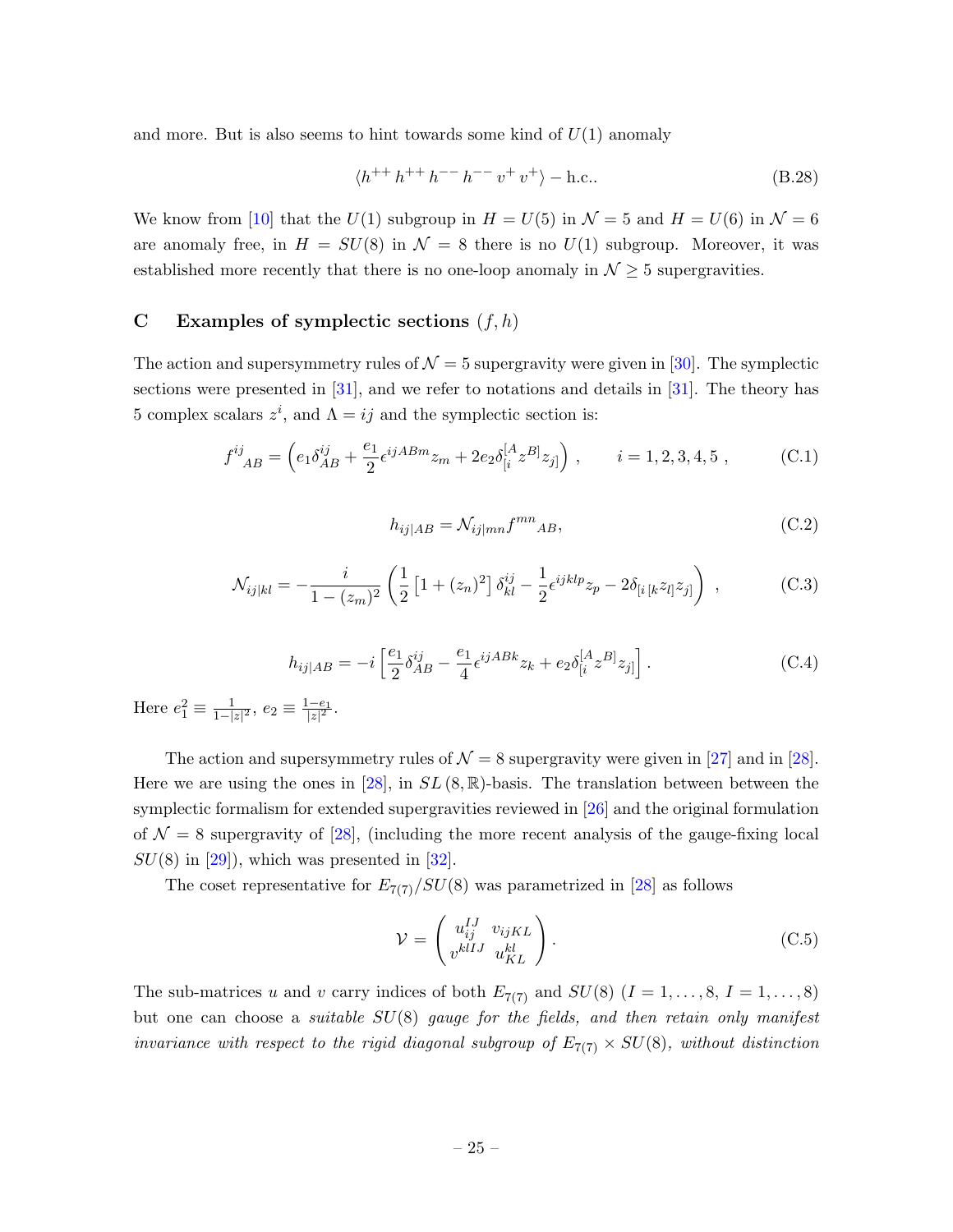among the two types of indices. Comparing the notation of [\[28\]](#page-27-19) (in particular the appendix B) with the symplectic formalism of  $[1, 26]$  $[1, 26]$ , we can identify

$$
\begin{cases}\n\phi_0 \equiv u & u_{ij}^{kl} = (P^{-1/2})_{ij}^{kl}, \\
\phi_1 \equiv v & v^{ijkl} = -(\bar{P}^{-1/2})^{ij}{}_{mn}\bar{y}^{mnkl}\n\end{cases}
$$

so that

$$
\begin{cases}\nf = \frac{1}{\sqrt{2}}(\phi_0 + \phi_1) = \frac{1}{\sqrt{2}}(u+v) \\
ih = \frac{1}{\sqrt{2}}(\phi_0 - \phi_1) = \frac{1}{\sqrt{2}}(u-v)\n\end{cases} \tag{C.6}
$$

Since sections are sub-matrices of the symplectic representation, relatively to electric and magnetic subgroups, their explicit indices components are given by

$$
f_{ij}^{kl} = \frac{1}{\sqrt{2}} \left( (P^{-1/2})_{ij}^{kl} - (\bar{P}^{-1/2})_{ij}^{ij}{}_{mn} \bar{y}^{mnkl} \right) ,
$$
  
\n
$$
h_{ij,kl} = \frac{-i}{\sqrt{2}} \left( (P^{-1/2})_{ij}^{kl} + (\bar{P}^{-1/2})_{im}^{ij} \bar{y}^{mnkl} \right) ,
$$
\n(C.7)

where, in matrix notation,

$$
P = 1 - YY^{\dagger} , \qquad Y = B \frac{\tanh \sqrt{B^{\dagger}B}}{\sqrt{B^{\dagger}B}} , \qquad B_{ij,kl} = -\frac{1}{2\sqrt{2}} \phi_{ijkl} , \qquad (C.8)
$$

the last definition coming from the choice of the symmetric gauge for the coset representative in eq.  $(B.1)$  of  $[28]$ . If one defines

$$
\tilde{P} = 1 - Y^{\dagger} Y , \qquad (C.9)
$$

and uses the identity

$$
(\tilde{P}^{-1/2})Y^{\dagger} = Y^{\dagger}(P^{-1/2}), \qquad (C.10)
$$

the following simple expressions for f and h are finally achieved:

<span id="page-25-0"></span>
$$
f = \frac{1}{\sqrt{2}} \left[ P^{-1/2} - (\tilde{P}^{-1/2}) Y^{\dagger} \right] = \frac{1}{\sqrt{2}} [1 - Y^{\dagger}] \frac{1}{\sqrt{1 - Y Y^{\dagger}}}, \tag{C.11}
$$

$$
h = -\frac{i}{\sqrt{2}} \left[ P^{-1/2} + (\tilde{P}^{-1/2}) Y^{\dagger} \right] = -\frac{i}{\sqrt{2}} [1 + Y^{\dagger}] \frac{1}{\sqrt{1 - Y Y^{\dagger}}} . \tag{C.12}
$$

The above notations are such that

$$
P^{1/2} = \sqrt{1 - YY^{\dagger}} \qquad P_{ij}^{kl} = \delta_{ij}^{kl} - y_{ijmn} \bar{y}^{mnkl}
$$
  

$$
\tilde{P}^{1/2} = \sqrt{1 - Y^{\dagger}Y} \qquad \bar{P}^{kl}_{ij} = \delta_{ij}^{kl} - \bar{y}^{klmn} y_{mnij}.
$$
 (C.13)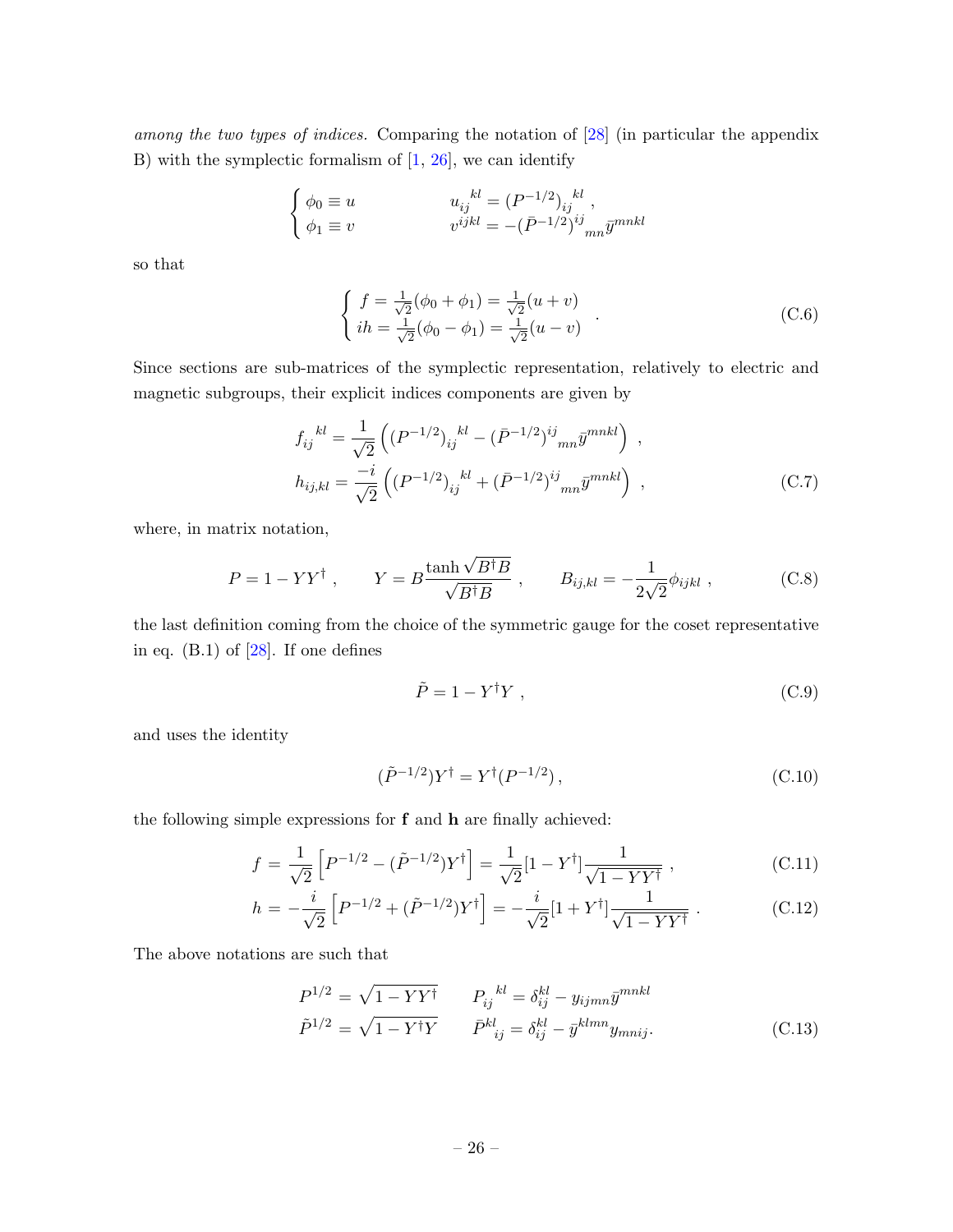It is easily checked that the symplectic sections satisfy the usual relations

$$
i(\mathbf{f}^{\dagger}\mathbf{h} - \mathbf{h}^{\dagger}\mathbf{f}) = 1 ,
$$
  

$$
\mathbf{h}^T \mathbf{f} - \mathbf{f}^T \mathbf{h} = 0 .
$$
 (C.14)

These are obtained writing the symplectic sections as in  $(C.11)$  and  $(C.12)$ , and using the identity

 $\mathbf{f}$ 

$$
Y\tilde{P}^{-1} = P^{-1}Y \tag{C.15}
$$

The kinetic matrix is given in terms of the symplectic sections by [\[26\]](#page-27-16)

$$
\mathcal{N} = \mathbf{hf}^{-1} \,. \tag{C.16}
$$

Therefore, eqs.  $(C.11)$  and  $(C.12)$  yield

$$
\mathcal{N} = -i\left[1 + Y^{\dagger}\right] \frac{1}{\sqrt{1 - YY^{\dagger}}} \sqrt{1 - YY^{\dagger}} \frac{1}{1 - Y^{\dagger}} =
$$

$$
= -i\frac{1 + Y^{\dagger}}{1 - Y^{\dagger}}
$$

or, component-by-component,

$$
\mathcal{N}_{ij|kl} = -i(\delta_{mn}^{kl} + \bar{y}^{mnkl})(\delta_{ij}^{mn} - \bar{y}^{ijmn})^{-1} . \tag{C.17}
$$

#### References

- <span id="page-26-0"></span>[1] M. K. Gaillard and B. Zumino, Duality Rotations for Interacting Fields, [Nucl. Phys.](http://dx.doi.org/10.1016/0550-3213(81)90527-7) B193 [\(1981\) 221–244.](http://dx.doi.org/10.1016/0550-3213(81)90527-7)
- <span id="page-26-1"></span>[2] R. E. Kallosh, Counterterms in extended supergravities, Phys. Lett. B99 [\(1981\) 122–127.](http://dx.doi.org/10.1016/0370-2693(81)90964-3)
- <span id="page-26-2"></span>[3] P. S. Howe and U. Lindstrom, *Higher Order Invariants in Extended Supergravity*, *[Nucl. Phys.](http://dx.doi.org/10.1016/0550-3213(81)90537-X)* B181 [\(1981\) 487–501.](http://dx.doi.org/10.1016/0550-3213(81)90537-X)
- <span id="page-26-3"></span>[4] R. Kallosh,  $E_{7(7)}$  Symmetry and Finiteness of N=8 Supergravity, JHEP 03 [\(2012\) 083,](http://dx.doi.org/10.1007/JHEP03(2012)083) [[1103.4115](http://arxiv.org/abs/1103.4115)].
- <span id="page-26-4"></span>[5] R. Kallosh,  $N=8$  Counterterms and  $E_{7(7)}$  Current Conservation, JHEP 06 [\(2011\) 073,](http://dx.doi.org/10.1007/JHEP06(2011)073) [[1104.5480](http://arxiv.org/abs/1104.5480)].
- <span id="page-26-5"></span>[6] G. Bossard and H. Nicolai, Counterterms vs. Dualities, JHEP 08 [\(2011\) 074,](http://dx.doi.org/10.1007/JHEP08(2011)074) [[1105.1273](http://arxiv.org/abs/1105.1273)].
- <span id="page-26-6"></span>[7] J. J. M. Carrasco, R. Kallosh and R. Roiban, Covariant procedures for perturbative non-linear deformation of duality-invariant theories, Phys. Rev. D85 [\(2012\) 025007,](http://dx.doi.org/10.1103/PhysRevD.85.025007) [[1108.4390](http://arxiv.org/abs/1108.4390)].
- <span id="page-26-7"></span>[8] W. Chemissany, R. Kallosh and T. Ortin, Born-Infeld with Higher Derivatives, [Phys. Rev.](http://dx.doi.org/10.1103/PhysRevD.85.046002) D85 [\(2012\) 046002,](http://dx.doi.org/10.1103/PhysRevD.85.046002) [[1112.0332](http://arxiv.org/abs/1112.0332)].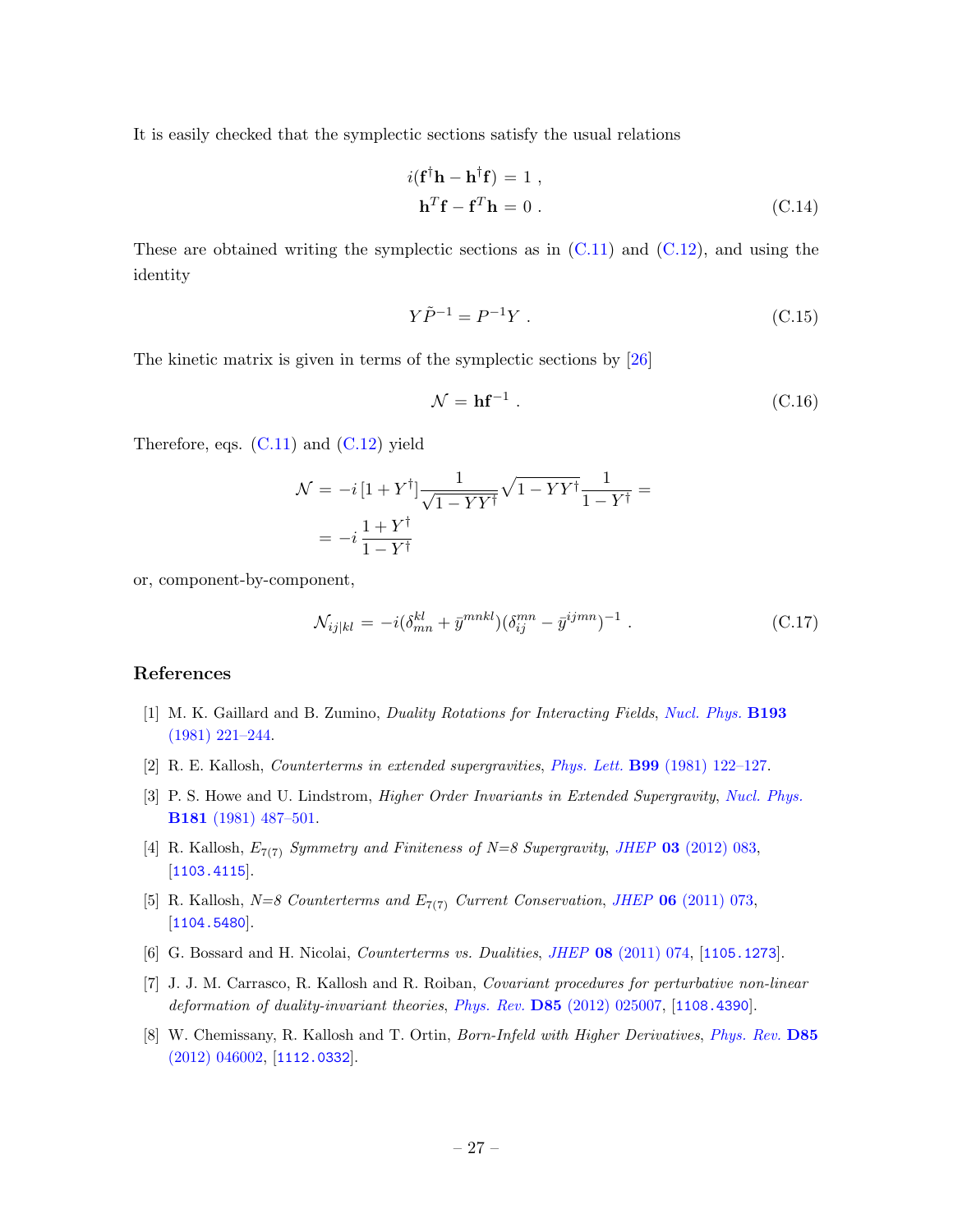- <span id="page-27-0"></span>[9] J. Broedel, J. J. M. Carrasco, S. Ferrara, R. Kallosh and R. Roiban, N=2 Supersymmetry and  $U(1)$ -Duality, Phys. Rev. D85 [\(2012\) 125036,](http://dx.doi.org/10.1103/PhysRevD.85.125036) [[1202.0014](http://arxiv.org/abs/1202.0014)].
- <span id="page-27-1"></span>[10] N. Marcus, Composite Anomalies in Supergravity, Phys. Lett. B157 [\(1985\) 383–388.](http://dx.doi.org/10.1016/0370-2693(85)90385-5)
- <span id="page-27-2"></span>[11] J. J. M. Carrasco, R. Kallosh, R. Roiban and A. A. Tseytlin, On the U(1) duality anomaly and the S-matrix of  $N=4$  supergravity, JHEP 07 [\(2013\) 029,](http://dx.doi.org/10.1007/JHEP07(2013)029) [[1303.6219](http://arxiv.org/abs/1303.6219)].
- <span id="page-27-3"></span>[12] Z. Bern, S. Davies, T. Dennen, A. V. Smirnov and V. A. Smirnov, Ultraviolet Properties of  $N=4$  Supergravity at Four Loops, [Phys. Rev. Lett.](http://dx.doi.org/10.1103/PhysRevLett.111.231302) 111 (2013) 231302, [[1309.2498](http://arxiv.org/abs/1309.2498)].
- <span id="page-27-4"></span>[13] Z. Bern, J. Parra-Martinez and R. Roiban, Cancelling the U(1) Anomaly in the S-matrix of  $N = 4$  Supergravity, [1712.03928](http://arxiv.org/abs/1712.03928).
- <span id="page-27-5"></span>[14] Z. Bern, S. Davies and T. Dennen, Enhanced ultraviolet cancellations in  $\mathcal{N}=5$  supergravity at four loops, Phys. Rev. **D90** [\(2014\) 105011,](http://dx.doi.org/10.1103/PhysRevD.90.105011) [[1409.3089](http://arxiv.org/abs/1409.3089)].
- <span id="page-27-6"></span>[15] D. Z. Freedman, R. Kallosh, D. Murli, A. Van Proeyen and Y. Yamada, Absence of  $U(1)$ Anomalous Superamplitudes in  $N \geq 5$  Supergravities, JHEP 05 [\(2017\) 067,](http://dx.doi.org/10.1007/JHEP05(2017)067) [[1703.03879](http://arxiv.org/abs/1703.03879)].
- <span id="page-27-17"></span>[16] R. Kallosh, N=8 Supergravity on the Light Cone, Phys. Rev. **D80** [\(2009\) 105022,](http://dx.doi.org/10.1103/PhysRevD.80.105022) [[0903.4630](http://arxiv.org/abs/0903.4630)].
- <span id="page-27-7"></span>[17] R. Kallosh and T. Ortin, New  $E_{7(7)}$  invariants and amplitudes, JHEP 09 [\(2012\) 137,](http://dx.doi.org/10.1007/JHEP09(2012)137) [[1205.4437](http://arxiv.org/abs/1205.4437)].
- <span id="page-27-8"></span>[18] S. Ferrara and R. Kallosh, Creation of Matter in the Universe and Groups of Type E7, [JHEP](http://dx.doi.org/10.1007/JHEP12(2011)096) 12 [\(2011\) 096,](http://dx.doi.org/10.1007/JHEP12(2011)096) [[1110.4048](http://arxiv.org/abs/1110.4048)].
- <span id="page-27-9"></span>[19] M. Gunaydin and R. Kallosh, *Obstruction to*  $E_{7(7)}$  *Deformation in N=8 Supergravity*, [1303.3540](http://arxiv.org/abs/1303.3540).
- <span id="page-27-10"></span>[20] G. Bossard, C. Hillmann and H. Nicolai,  $E7(7)$  symmetry in perturbatively quantised N=8 supergravity, JHEP  $12$  [\(2010\) 052,](http://dx.doi.org/10.1007/JHEP12(2010)052) [[1007.5472](http://arxiv.org/abs/1007.5472)].
- <span id="page-27-11"></span>[21] S. Ferrara and R. Kallosh, Universality of supersymmetric attractors, [Phys. Rev.](http://dx.doi.org/10.1103/PhysRevD.54.1525) D54 (1996) [1525–1534,](http://dx.doi.org/10.1103/PhysRevD.54.1525) [[hep-th/9603090](http://arxiv.org/abs/hep-th/9603090)].
- <span id="page-27-12"></span>[22] S. Ferrara and R. Kallosh, On  $N=8$  attractors, Phys. Rev. D73 [\(2006\) 125005,](http://dx.doi.org/10.1103/PhysRevD.73.125005) [[hep-th/0603247](http://arxiv.org/abs/hep-th/0603247)].
- <span id="page-27-13"></span>[23] B. de Wit and A. Van Proeyen, *Potentials and Symmetries of General Gauged N=2* Supergravity: Yang-Mills Models, Nucl. Phys. **B245** (1984) 89-117.
- <span id="page-27-14"></span>[24] A. Strominger, Special Geometry, [Commun. Math. Phys.](http://dx.doi.org/10.1007/BF02096559) 133 (1990) 163–180.
- <span id="page-27-15"></span>[25] L. Andrianopoli, R. D'Auria and S. Ferrara, U duality and central charges in various dimensions revisited, [Int. J. Mod. Phys.](http://dx.doi.org/10.1142/S0217751X98000196) **A13** (1998) 431-490, [[hep-th/9612105](http://arxiv.org/abs/hep-th/9612105)].
- <span id="page-27-16"></span>[26] L. Andrianopoli, R. D'Auria, S. Ferrara and M. Trigiante, Extremal black holes in supergravity, Lect. Notes Phys. 737 (2008) 661–727,  $[hep-th/0611345]$  $[hep-th/0611345]$  $[hep-th/0611345]$ .
- <span id="page-27-18"></span>[27] E. Cremmer and B. Julia, The SO(8) Supergravity, Nucl. Phys. B159 [\(1979\) 141–212.](http://dx.doi.org/10.1016/0550-3213(79)90331-6)
- <span id="page-27-19"></span>[28] B. de Wit and H. Nicolai,  $N=8$  Supergravity, [Nucl. Phys.](http://dx.doi.org/10.1016/0550-3213(82)90120-1) **B208** (1982) 323.